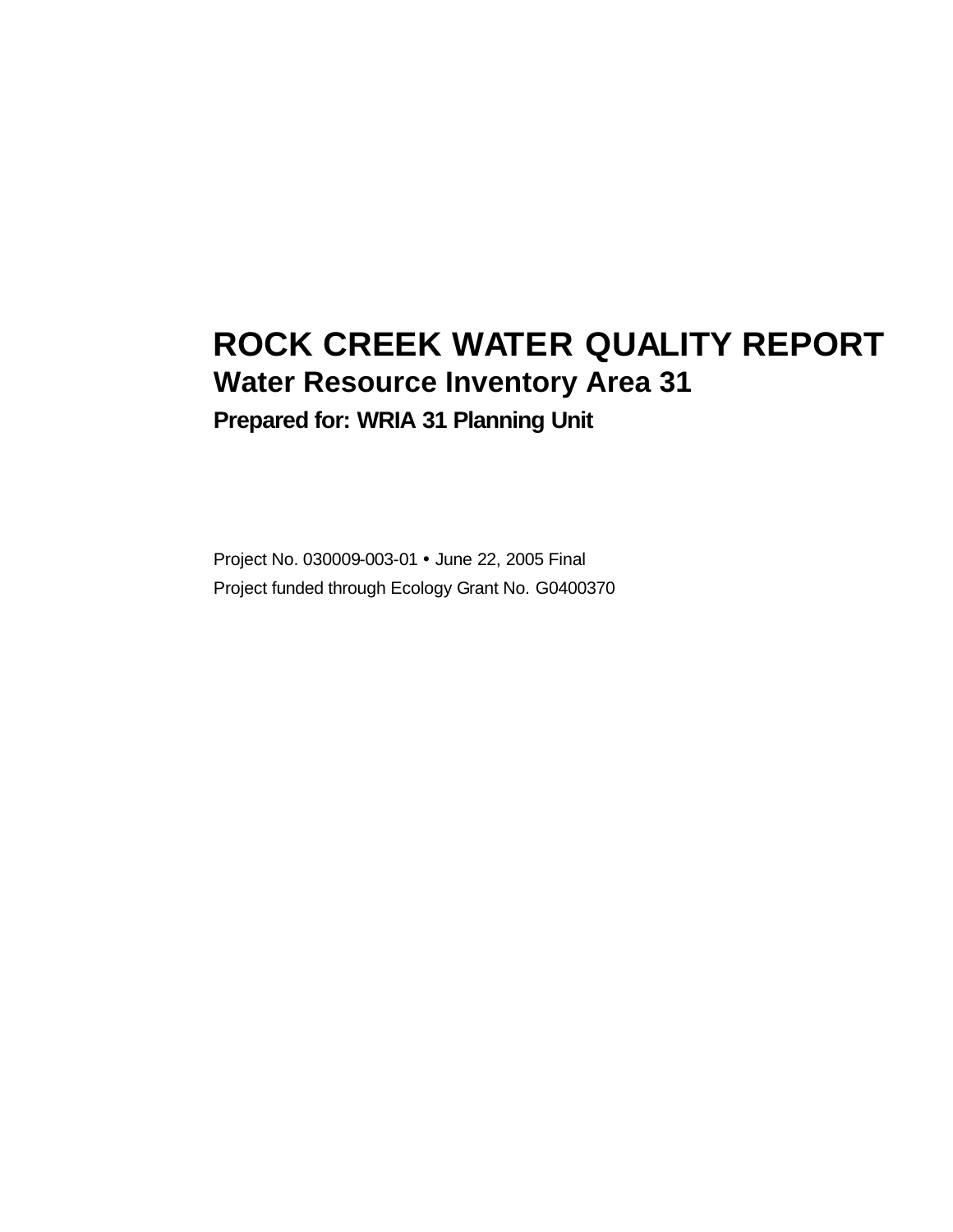# **ROCK CREEK WATER QUALITY REPORT Water Resource Inventory Area 31**

**Prepared for: WRIA 31 Planning Unit**

Project No. 030009-003-01 • June 22, 2005 Final

*Aspect Consulting, LLC*

tin Memed

Twork J. Flyn

**Steve Germiat, LHG, CGWP** Associate Hydrogeologist sgermiat@aspectconsulting.com **Timothy J. Flynn, LHG, CGWP** Principal Hydrogeologist tflynn@aspectconsulting.com

V:\030009 WRIA 31\Final Rock Creek Report\Final Rock Creek WQ Report.doc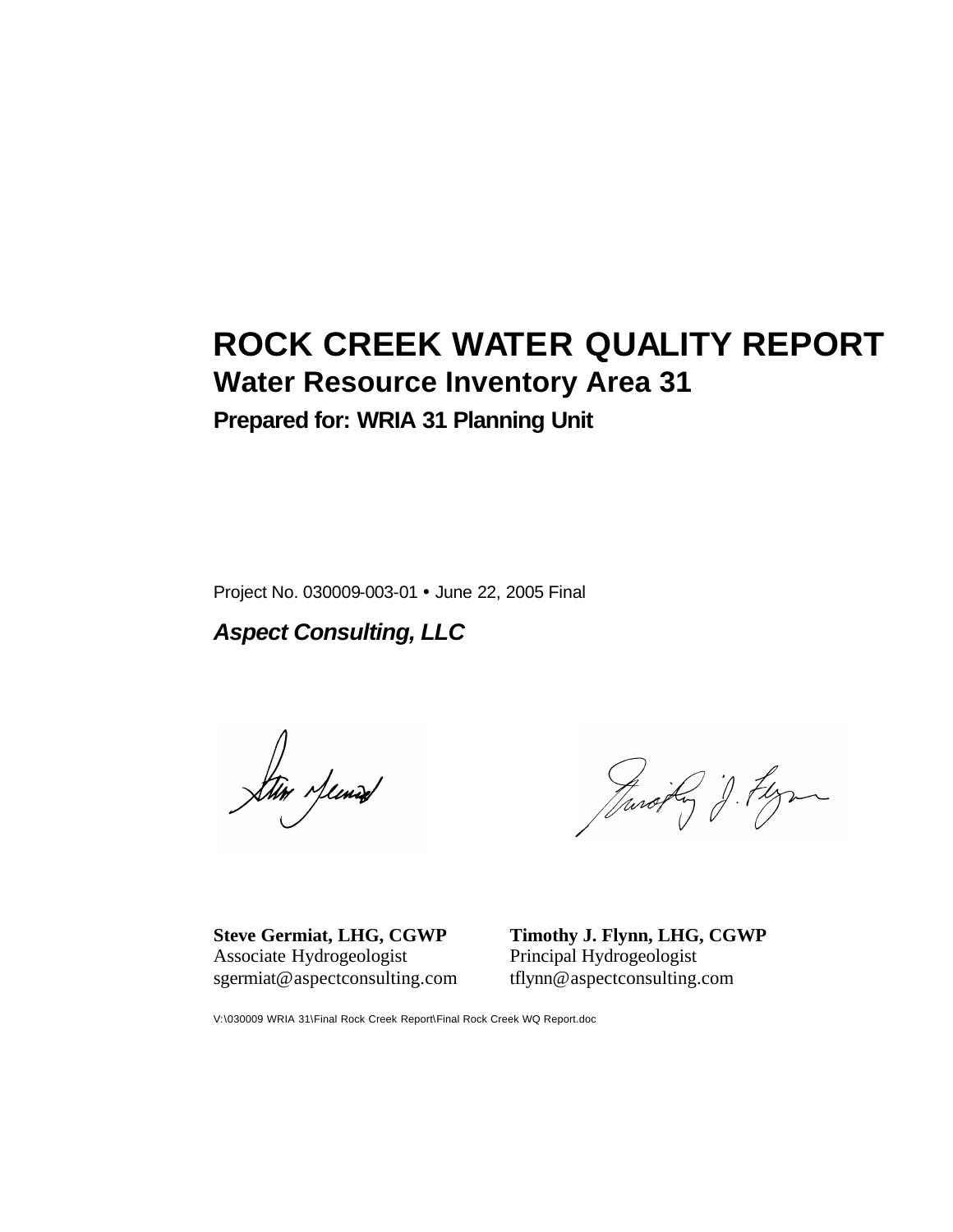## **Contents**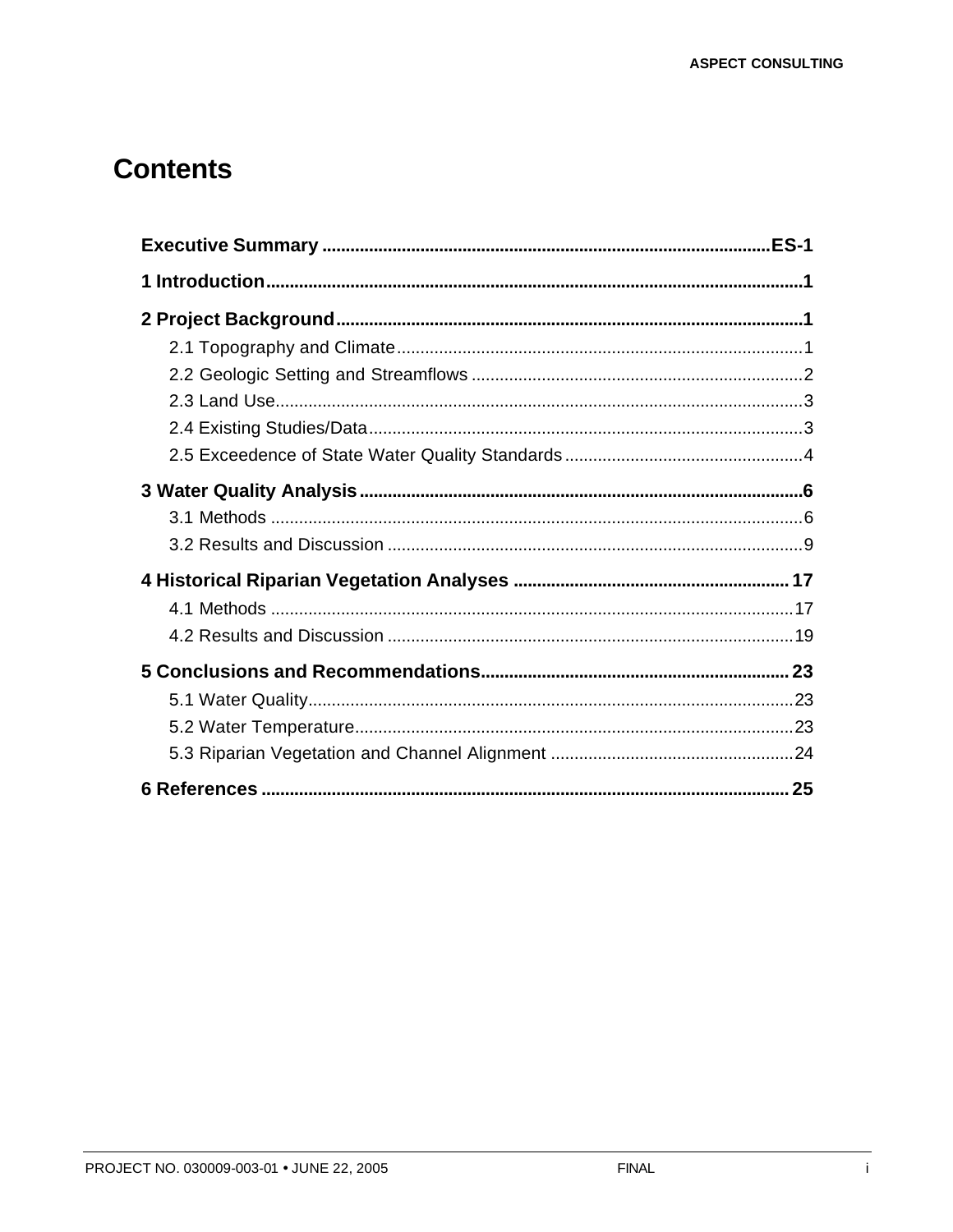### **List of Tables**

| $\overline{1}$ |                                                                             |  |
|----------------|-----------------------------------------------------------------------------|--|
| $\mathbf{2}$   |                                                                             |  |
| $\mathbf{3}$   | EKCD Water Temperature Statistics for the Rock Creek Subbasin  12           |  |
| 4              | Historical Riparian Vegetation Statistics for the Mainstem of Rock Creek 20 |  |
| 5              |                                                                             |  |

### **List of Figures**

| $\mathbf 1$    | Geology of the Rock Creek Subbasin                                                    |
|----------------|---------------------------------------------------------------------------------------|
| $\overline{2}$ | Stratigraphy in the Rock Creek Subbasin                                               |
| 3              | Rock Creek Hydrograph for Water Years 1963 - 1968                                     |
| 4              | Location of Water Quality Stations in the Rock Creek Subbasin                         |
| 5              | Distribution of Nitrate Concentrations in Rock Creek Subbasin                         |
| 6              | Distribution of Fecal Coliform Concentrations in Rock Creek Subbasin                  |
| 7              | Average Daily Maximum Water Temperatures for Rock Creek Based on<br>1995 to 2004 Data |
| 8              | Correlation of Water and Air Temperatures, RC-06, RC-07, RC-09                        |
| 9              | Rock Creek Riparian Change Analysis, North Half, 1938 to 1969                         |
| 10             | Rock Creek Riparian Change Analysis, South Half, 1938 to 1969                         |
| 11             | Rock Creek Riparian Change Analysis, North Half, 1969 to 1996                         |
| 12             | Rock Creek Riparian Change Analysis, South Half, 1969 to 1996                         |
| 13             | Rock Creek Riparian Change Analysis, North Half, 1996 to 2002                         |
| 14             | Rock Creek Riparian Change Analysis, South Half, 1996 to 2002                         |
| 15             | Historical Change in Riparian Vegetation by Section                                   |
|                |                                                                                       |

Changing Stream Channel in T3N R19E Section 9 over Time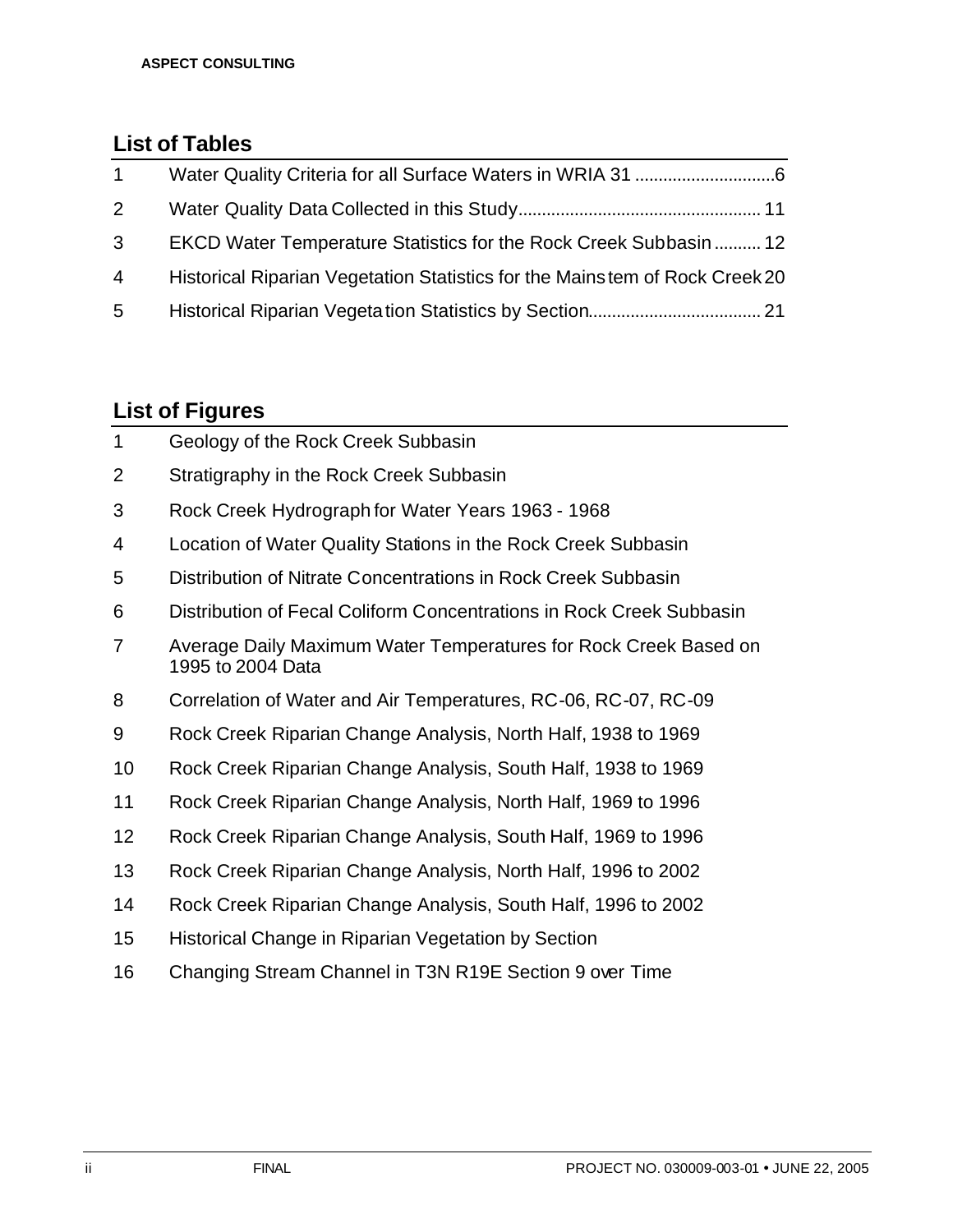## **List of Appendices**

- A Photographs of Water Quality Monitoring Stations
- B Analytical Data Quality Review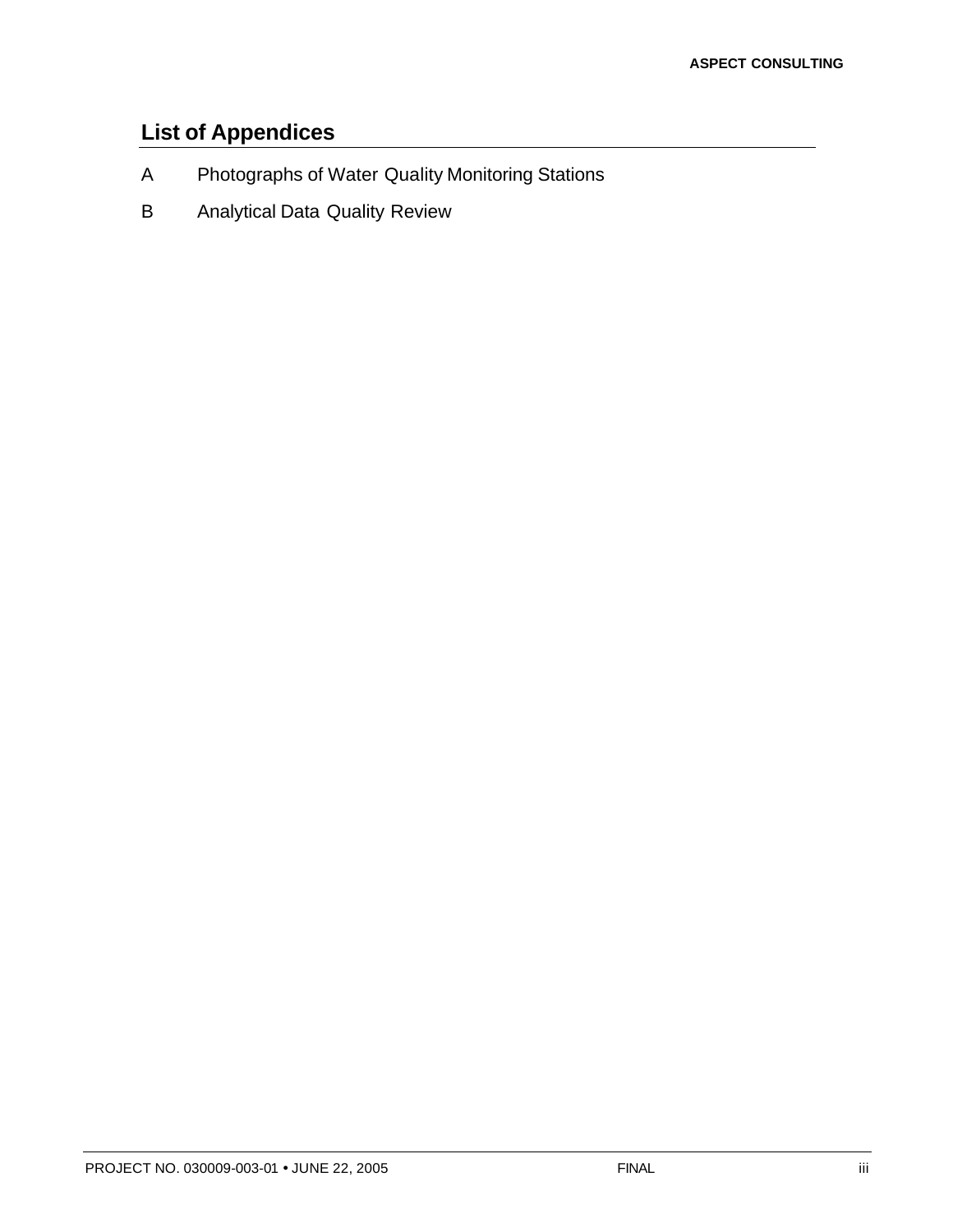## **Executive Summary**

Rock Creek was recently listed on the state's 2004 Candidate 303d list for impaired water quality, based on elevated water temperature in one headwater reach. Under this listing, Rock Creek would require a Total Maximum Daily Load (TMDL) to address water temperature. As part of the watershed planning process for Water Resource Inventory Area 31 (WRIA 31), a water quality assessment was completed to evaluate existing Rock Creek water temperature data relative to state water quality standards, and document historical changes to the creek channel and surrounding vegetation that can offer insight into potential causes of the elevated water temperatures. The study also included analysis of nitrate and fecal coliform in creek water to evaluate whether livestock grazing in the subbasin is adversely impacting water quality. Finally, a database was developed for use by the Eastern Klickitat Conservation District (EKCD) in management, evaluation, and reporting of water quality data for Rock Creek.

The conclusions and recommendation from this Rock Creek water quality study are as follow:

- Nitrate and fecal coliform concentrations in Rock Creek surface water meet state water quality standards.
- Rock Creek water temperatures increase in the downstream direction, and typically exceed the state default water temperature standard in downstream monitoring stations throughout the summer months.
- Analysis of historical aerial photographs of the Rock Creek valley indicates that the areal extent of vegetation across the valley bottom has been increasing steadily since 1938. This change is attributed primarily to active suppression of fires over the past century.
- The creek channel in the lower reaches of the Rock Creek is shallow, rocky, and highly dynamic, changing course regularly over the period of photographic record.
- The collective information evaluated in this study indicates that the high water temperatures in Rock Creek may represent the natural condition; therefore, the statewide default water temperature standard may not be applicable for Rock Creek.
- Because Rock Creek represents the best fish habitat in WRIA 31, additional evaluation of elevated water temperatures, the relative contribution of man-made versus natural causes on those temperatures, and the feasibility of taking actions to lower those temperatures, should be included as part of the Phase 3 Watershed Management Plan for WRIA 31.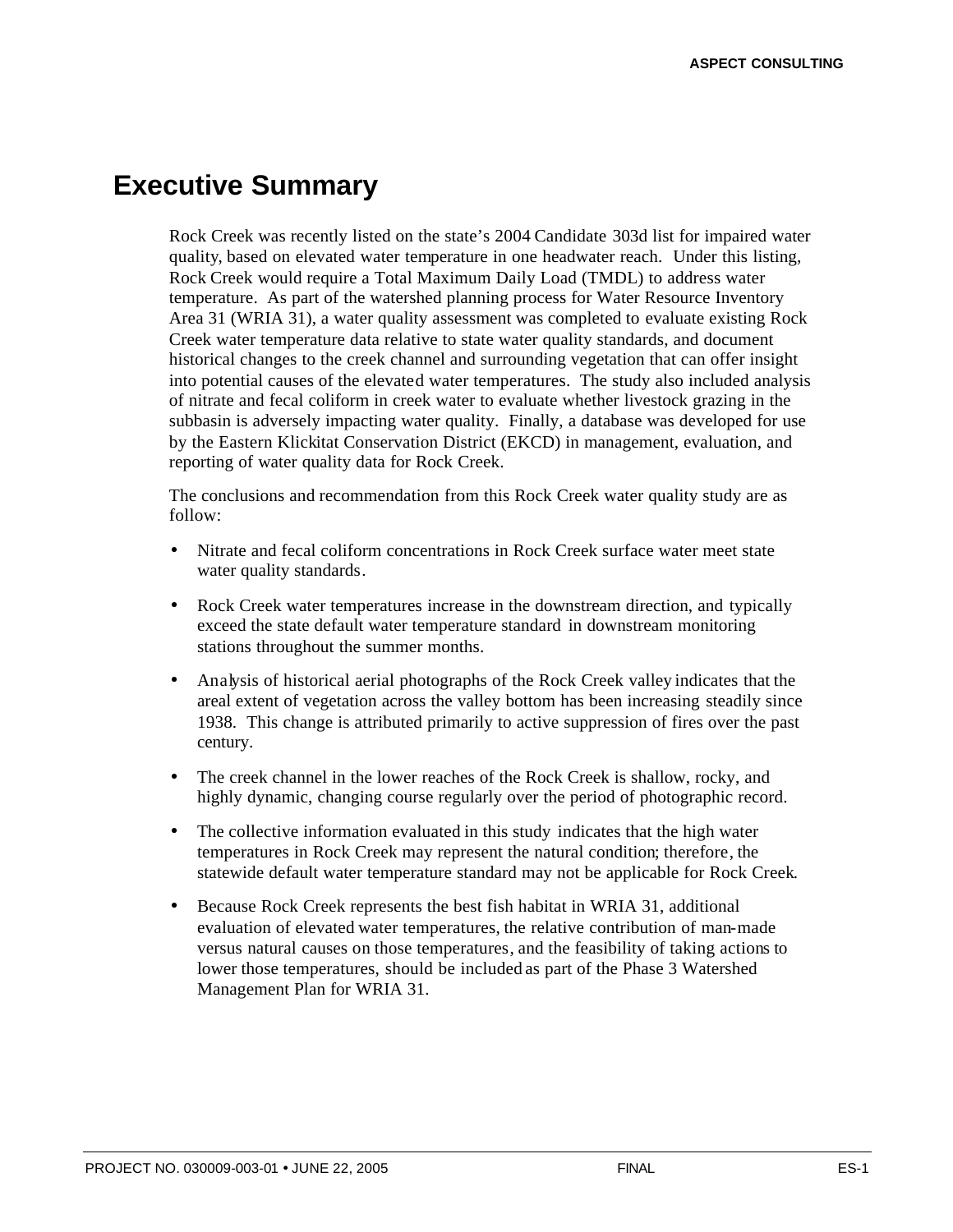## **1 Introduction**

This report details the water quality project for the Rock Creek subbasin completed as a part of watershed planning for Water Resource Inventory Area 31 (WRIA 31). The general objectives of this study were to:

- ü Evaluate existing Rock Creek water temperature data to document water temperatures relative to state standards;
- Measure current nitrate and fecal coliform levels in Rock Creek;
- ü Develop a database to manage and facilitate analysis of the water quality data for Rock Creek; and
- Analyze available aerial photographs to document historical changes in stream channel alignment and areal extent of vegetation in the Rock Creek valley, both of which can influence water temperature in the creek.

This supplemental water quality project was funded under Grant number G0400370 obtained by the WRIA 31 Planning Unit from the Washington State Department of Ecology (Ecology) under the Watershed Management Act.

The following sections of this report are:

- Project Background;
- Methods:
- Results and Discussion; and
- **Recommendations**

## **2 Project Background**

This supplemental water quality project addresses water quality in one of the four WRIA 31 subbasins – the Rock Creek subbasin (Figure 1). Background information pertinent to the Rock Creek subbasin is summarized be low (from the WRIA 31 Level 1 Assessment; Aspect Consulting and WPN 2004).

## **2.1 Topography and Climate**

WRIA 31 occurs within the Columbia Plateau physiographic province. The Horse Heaven Hills, a broad east-west ridge, forms the Rock Creek subbasin's northern boundary, and the Columbia River gorge forms the southern boundary. The watershed slopes from an elevation of approximately 4,700 feet to the north to approximately 270 feet in the Columbia Gorge.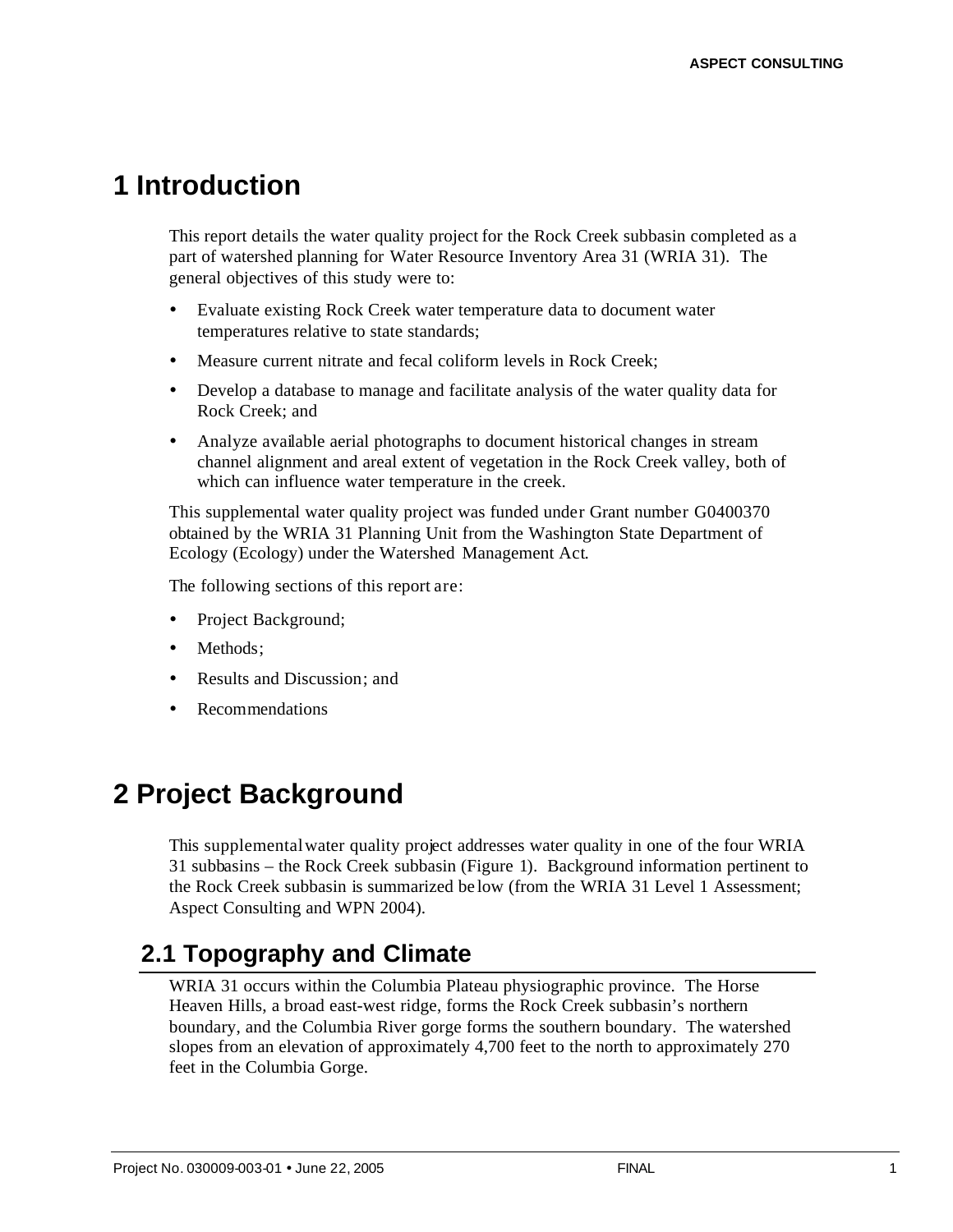The Rock Creek subbasin, with its deeply incised canyons, has the most topographic relief with correspondingly higher stream velocities and erosion potential than the other subbasins in WRIA 31. Twenty percent of the subbasin area has slopes greater than 100 percent. The average slope for the Rock Creek subbasin is 36 percent.

The average annual precipitation in the Rock Creek subbasin varies from approximately 10 inches at the mouth to 28 inches near the headwaters of the watershed. The mean annual precipitation calculated for the Rock Creek subbasin as a whole is 16.2 inches (1961-1990). Most of the climate stations within the subbasin typically receive precipitation in the form of snowfall during November through March, with peak snowfall occurring in January. The snowfall period can extend October through May for the higher elevation stations in the subbasin.

Air temperature is important for watershed assessment because it affects the hydrologic regime of a watershed and influences water quality and habitat conditions. Average minimum daily temperatures are typically at or below freezing for December through February, and longer in the mountainous areas. Average daily temperatures are generally highest in July each year with daily maximum temperatures typically exceeding 90 degrees Fahrenheit during much of the summer at lower elevations in the Rock Creek subbasin.

## **2.2 Geologic Setting and Streamflows**

The geology of a watershed, or subbasin, influences to a large extent the occurrence and movement of groundwater and its interaction with surface water in the area. Surface geology can also influence the magnitude and timing of surface runoff, and thus streamflow.

Figure 1 is a surface geologic map of the Rock Creek subbasin (from Washington Department of Natural Resources [DNR] 1:100,000 mapping). The WRIA 31 region is underlain by bedrock of the Columbia River Basalt Group (CRB) and interbedded terrestrial sediments deposited during time periods between sequential basalt flows. The CRB underlies the entire Rock Creek subbasin in WRIA 31. The CRB includes (from oldest to youngest) the Grande Ronde Basalt, Wanapum Basalt, and Saddle Mountains Basalt, separated by sedimentary interbed units (Figure 2). The Rock Creek valley is typically deeply incised into the Wanapum Basalt, although the Grande Ronde Basalt does outcrop along portions of the stream. Figure 1 also shows locations of major springs mapped by Brown (1979) and on USGS 7.5 minute topographic quadrangle maps.

Rock Creek drains 258 square miles in the western part of WRIA 31. The only information quantifying surface water discharge from the subbasin is from the USGS stream gage on Rock Creek (USGS Station 14036600), located near the tribal long house near the confluence with the Columbia River. The gage was maintained for 6 water years, from 1963-1968. A water year is defined as starting on October 1 and ending on September 30 the following year. Water years correspond to the calendar year in which they end. For example water year 1963 runs from October 1, 1962 through September 30, 1963.

The mean daily flows for the six-year period of record for the Rock Creek gaging station range between 0 and 77 cubic feet per second (cfs). Rock Creek can be considered a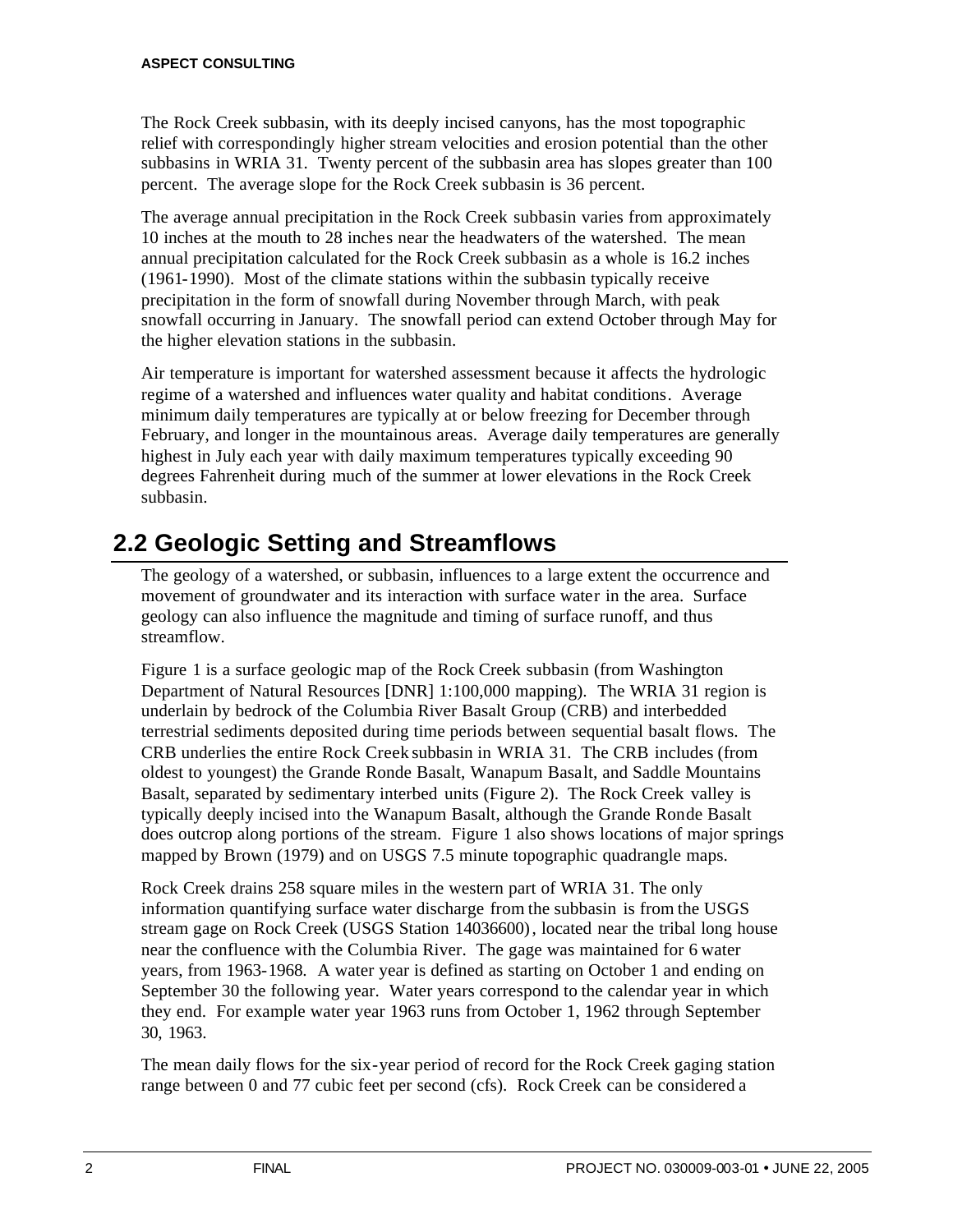seasonal stream with no flow in some reaches during the summer months. Streamflow is typically only present near the confluence with the Columbia River on a consistent basis from December through May each year.

The Rock Creek hydrograph (Figure 3) demonstrates the relatively "flashy" nature of streamflow in this subbasin (high intensity, short duration flows), indicating limited storage within the watershed. Following precipitation events, the rising limb of the hydrograph is relatively steep, indicating a rapid streamflow response as a result of the bedrock terrain and relative ly steep slopes in the subbasin. It is inferred that snowmelt runoff in the higher elevation headwaters helps sustain flows into early spring. Although there are numerous springs mapped in the Rock Creek subbasin, groundwater discharges from the Wanapum Basalt, through which the creek incises, provide insufficient baseflow to sustain flows into the dry season.

### **2.3 Land Use**

The predominant land cover in the Rock Creek subbasin is shrubland, comprising nearly 47 percent of the subbasin area based on 1992 LANDSAT mapping. This non-forested rangeland occurs throughout the subbasin except in the highs elevation of the northern portion. The Rock Creek subbasin is the only subbasin within WRIA 31 with a substantial proportion (approximately 26 percent) of forestland. The forestland occurs in the higher elevation areas of the upper subbasin and is mostly privately owned. The dominant use of much of the shrubland and forest land in the subbasin is for livestock grazing. Many of the riparian corridors are also forested, except in the lower elevation reaches. Ehinger (1996) reports that riparian vegetation is intact in most of the upper Rock Creek subbasin, whereas stream banks in the lower portion consist largely of cobble (hence the name Rock Creek) with little to no riparian vegetation. As of the 1992 mapping, agricultural land totaled only 10 percent of subbasin area  $-9$  percent dryland farming and 1 percent irrigated. By 2001, this percentage dropped, with 4 percent of the subbasin area in dryland farming and 0 percent in irrigation (data from IRZ Consulting 2004). All of the cultivated land occurs within the lower half of the subbasin. Developed land accounts for less than 1 percent of the total subbasin area.

### **2.4 Existing Studies/Data**

In 1995-1996, Ecology in cooperation with Eastern Klickitat Conservation District (EKCD) conducted an evaluation of high water temperature, including the influence of riparian canopy cover, in Rock Creek (Ehinger 1996). The study concluded that the high water temperatures in upper Rock Creek "may be natural for a small creek in a hot, sunny summer climate". It was inferred that the lack of riparian shading and rocky substrate were contributing factors to the observed water temperatures in the lower stream reaches; however, the study did not attempt to resolve whether these conditions were natural or the result of land use changes. Review of General Land Office (GLO) cadastral survey notes from the 1860s, completed as part of the WRIA 31 Level 1 Assessment, indicates that the rocky substrate and lack of trees in the lower portion of Rock Creek observed today is consistent with conditions at that time, providing evidence that it is likely a natural condition (refer to Chapter 5 of Aspect Consulting and WPN 2004). The Ehinger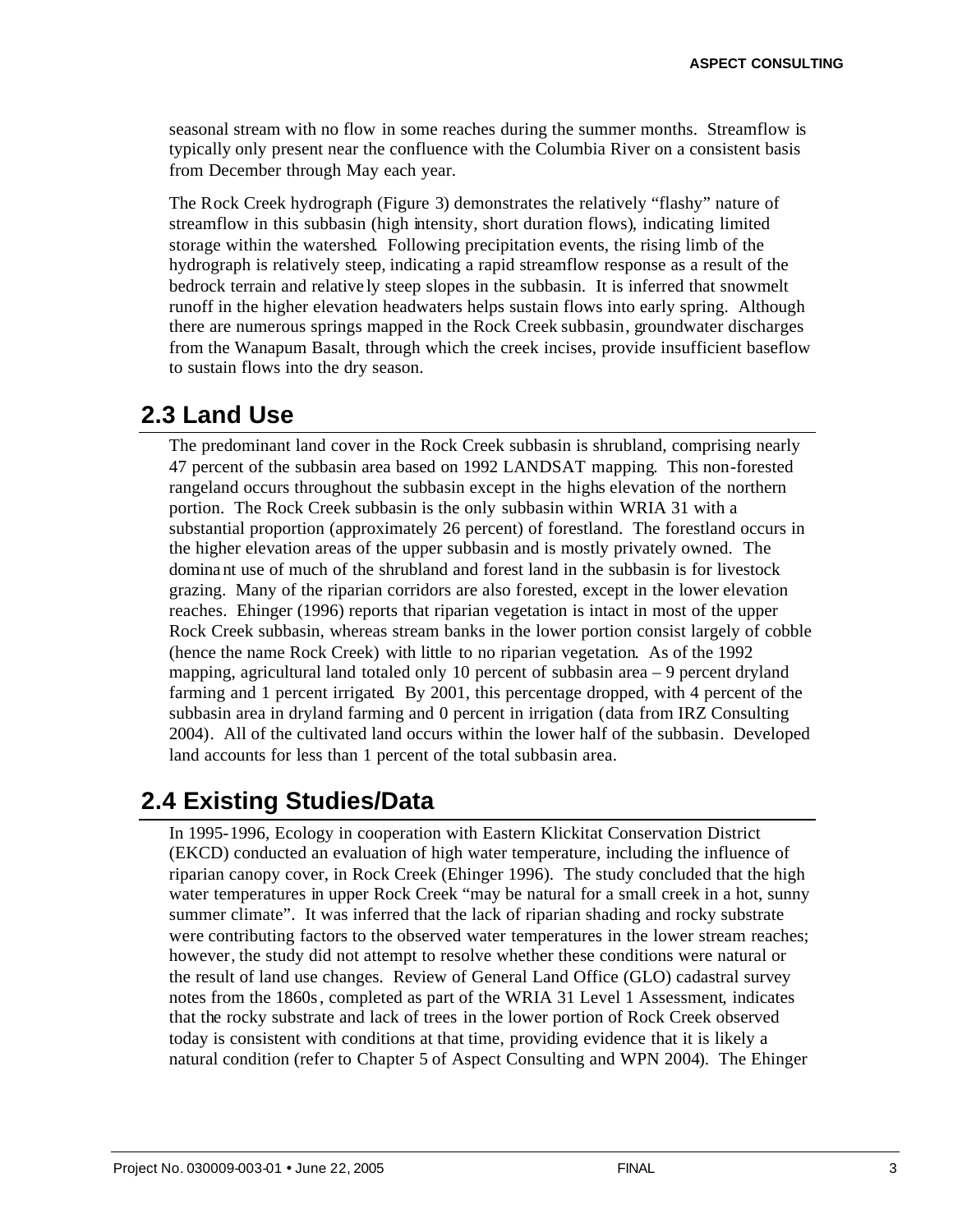(1996) study pointed out that it would be difficult to quantitatively estimate what portion of the observed high water temperature is natural versus due to anthropogenic causes.

Based on the stream habitat survey, the Ehinger (1996) study concluded that most of Rock Creek showed little impact from current forestry or agricultural practices, but evidence of past grazing practices and episodic flood events were apparent in the lower reaches. Six of the ten stations monitored in the study had riparian canopy (vegetative) cover more than 10 percent below state target goals for eastern Washington Class A streams.

The outcome of the Ehinger (1996) water quality study was a set of management recommendations to reduce water temperatures and thus improve instream habitat. A Memorandum of Agreement (MOA) was subsequently established between Ecology and EKCD outlining measures to be implemented and reporting requirements. In accordance with the MOA, riparian vegetation was planted along portions of the Rock Creek drainage (adjacent Spring Creek), and EKCD is monitoring water temperatures and other water quality parameters (e.g., nitrate, pH). However, these data are not currently being managed in an efficient manner, nor has a comprehensive assessment of the collected monitoring data been completed to document baseline water temperature conditions. These baseline data are necessary to be able to evaluate whether current and future control measures will have a measurable effect on Rock Creek water temperature. Deve lopment of a database to help manage and evaluate these data is one component of this study.

Washington Department of Fish and Wildlife (WDFW) has reported that Rock Creek supports both steelhead and Chinook salmon. Rock Creek has the highest average annual precipitation (including some snowpack), and thus the most persistent streamflow, of any stream in WRIA 31. The Rock Creek subbasin also has a low density of human development and the lowest water use of any of the four WRIA 31 subbasins (refer to Aspect Consulting and WPN 2004). In general, Rock Creek is considered to have the greatest potential for fish habitat of any WRIA 31 stream.

These existing water quality studies from the Rock Creek subbasin provide the baseline information upon which this water quality project is developed.

## **2.5 Exceedence of State Water Quality Standards**

Water quality standards for all surface waters are defined by the State of Washington (Chapter 173-201A WAC). The state adopted changes to Chapter 173-201A WAC in 2003, but the Environmental Protection Agency (EPA) has not yet approved the new standards. Until EPA approval is obtained, the state's 1997 standards remain in effect. The 1997 standards classify surface waters as AA (extraordinary), A (excellent), B (good), C (fair) and Lake. Rock Creek was classified as Class A under the 1997 standards.

Under the 2003 draft standards, all surface waters in the state are protected by narrative criteria, designated uses, and an anti-degradation policy. Designated uses are those uses specified in Chapter 173-201A WAC for each water body, regardless of whether or not the uses currently exist. Based on the use designations, numeric and narrative criteria are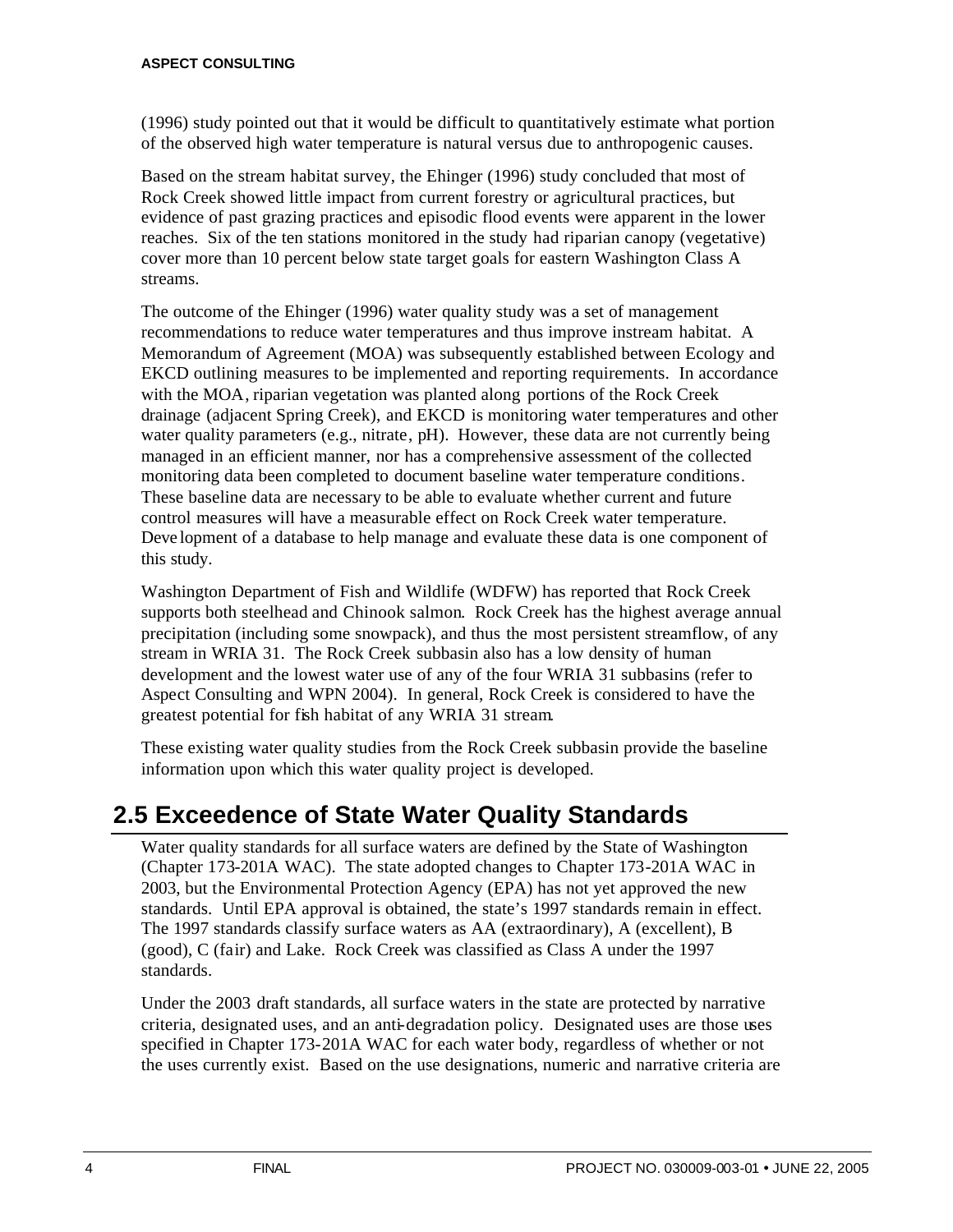assigned to protect existing and designated uses of a water body. Freshwater uses designated by the state include:

- ü Aquatic life uses, which include six categories based on presence of key aquatic species;
- ü Recreation uses, which include the three categories of extraordinary primary contact, primary contact, and secondary contact;
- ü Water supply uses, which include domestic, industrial, agricultural, and stock watering; and
- ü Miscellaneous uses, which include wildlife habitat, harvesting, commerce and navigation, boating, and aesthetics.

For freshwater water bodies that do not have designated uses specified in WAC 173- 201A-600 (Table 602), the following designated uses apply:

- Salmon and trout spawning, non-core rearing, and migration;
- Primary contact recreation;
- Domestic, industrial, agricultural and stock water uses; and
- ü Wildlife habitat, fish harvesting, commerce and navigation, boating, and aesthetic values.

No WRIA 31 streams are listed in WAC 173-201A-600 (Table 602), so these default water uses and associated water quality criteria apply by default to all surface waters in the WRIA including those of the Rock Creek subbasin (Table 1), whether or not they are used for all categories described in Table 1. The water quality criteria defined for these default uses apply unless Washington State Department of Ecology (Ecology) were to make a site-specific determination to the contrary.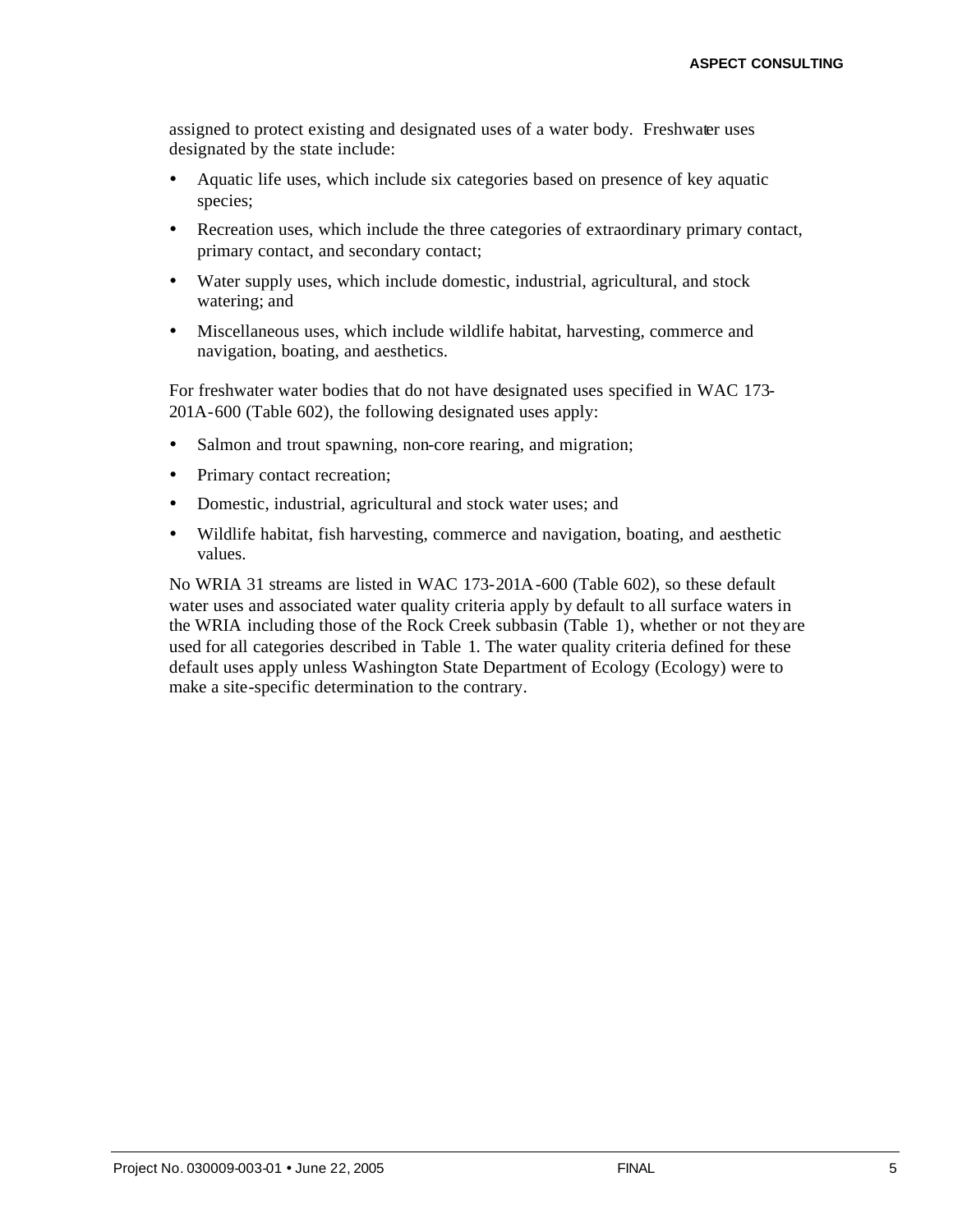|                                                 | Designated Uses for Surface Water in                                                           |                                                                                                                                                                                                                                                                                                 | <b>Dissolved</b>    |                                                                                                                                                                                                                                         |                                                                                |  |  |  |
|-------------------------------------------------|------------------------------------------------------------------------------------------------|-------------------------------------------------------------------------------------------------------------------------------------------------------------------------------------------------------------------------------------------------------------------------------------------------|---------------------|-----------------------------------------------------------------------------------------------------------------------------------------------------------------------------------------------------------------------------------------|--------------------------------------------------------------------------------|--|--|--|
|                                                 | WRIA $311$                                                                                     | Temperature <sup>2</sup>                                                                                                                                                                                                                                                                        | Oxveen <sup>3</sup> | <b>Turbidity</b>                                                                                                                                                                                                                        | pН                                                                             |  |  |  |
| <b>Aquatic</b>                                  | Salmon and trout spawning,<br>noncore rearing, migration                                       | 17.5 °C (63.5 °F)                                                                                                                                                                                                                                                                               | $8.0 \text{ mg/L}$  | 5 NTU over background if 16.5 - 8.5 with<br>the background is 50 NTU<br>10% increase in<br>or less.<br>turbidity when the<br>background is $> 50$ NTU                                                                                   | human caused<br>variations within<br>the above range of<br>less than 0.2 units |  |  |  |
|                                                 |                                                                                                |                                                                                                                                                                                                                                                                                                 |                     | <b>Bacteria</b>                                                                                                                                                                                                                         |                                                                                |  |  |  |
| <b>Recreation</b><br>Primary contact recreation |                                                                                                | Fecal coliform organism levels must not exceed a geometric mean value of 100<br>colonies/100mL, with not more than 10 percent of all samples (or any single sample<br>when less than 10 sample points exist) obtained for calculating the geometric mean<br>value exceeding 200 colonies/100mL. |                     |                                                                                                                                                                                                                                         |                                                                                |  |  |  |
|                                                 |                                                                                                | <b>Toxics</b>                                                                                                                                                                                                                                                                                   |                     | <b>Aesthetics</b>                                                                                                                                                                                                                       |                                                                                |  |  |  |
| <b>Water Supply</b>                             | Domestic, industrial,<br>agricultural, stock watering                                          | Toxic, radioactive, or deleterious<br>material concentrations must be below                                                                                                                                                                                                                     |                     | Aesthetic values must not be impaired by the<br>presence of materials or their effects, excluding                                                                                                                                       |                                                                                |  |  |  |
| <b>Miscellaneous</b>                            | Wildlife habitat, fish<br>harvesting, commerce and<br>navigation, boating, aesthetic<br>values | those which have the potential, either<br>singularly or cumulatively, to<br>adversely affect biota dependent upon                                                                                                                                                                               |                     | those of natural origin, which offend the senses<br>of sight, smell, touch, or taste (see WAC 170-<br>201A-230 for guidance on establishing lake<br>those waters, or adversely effect public nutrient standards to protect aesthetics). |                                                                                |  |  |  |

| Table 1. Draft Water Quality Criteria for all Surface Waters in WRIA 31 |  |  |  |  |
|-------------------------------------------------------------------------|--|--|--|--|
|-------------------------------------------------------------------------|--|--|--|--|

Notes:

1) As defined in WAC 173-201A

3) The Disolved Oxygen standard is set by the lowest one-day minimum

General : All information from WAC 173-201A

As of the mid-1990s, water temperatures in Rock Creek exceeded the applicable state water quality standard (17.5 degrees Celsius; 63.5 degrees Fahrenheit). Note that when a water body does not meet its assigned criteria due to natural climatic or landscape attributes, the natural condition (background) defines the applicable water quality criteria (WAC 173-201A-260[1]). This may be of particular importance with regards to Rock Creek stream temperature, although documenting the historic natural condition with confidence is difficult. Under the 1997 water quality standards, the water temperature standard is 18 °C for Class A streams like Rock Creek.

Rock Creek was recently listed on the state's 2004 Candidate 303d list for impaired water quality based on elevated water temperature in the upper reach (T5N R17E section 13). Consequently, Rock Creek requires a Total Maximum Daily Load (TMDL) to address water temperature.

## **3 Water Quality Analysis**

## **3.1 Methods**

The sampling and analysis program was completed consistent with that outlined in the Quality Assurance Project Plan (Aspect Consulting 2004), except as noted below.

<sup>2)</sup> Temperature standards are set by the 7-day average of the daily maximum temperature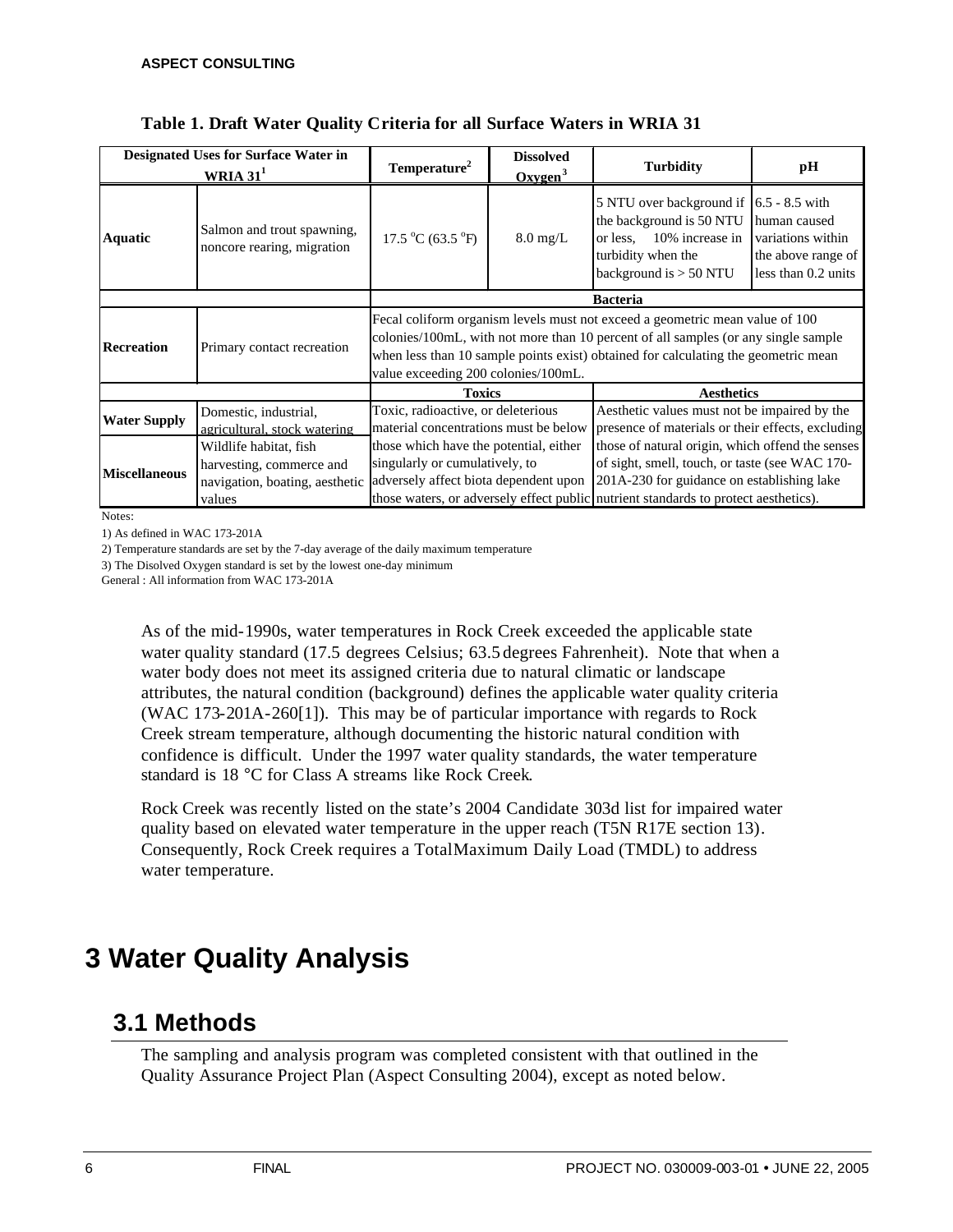### *Project Objectives*

The objectives of this subbasin-specific project were to:

- ü Compile, manage, and analyze the existing East Klickitat Conservation District's (EKCD) water temperature data for Rock Creek to document baseline water temperature conditions relative to riparian plantings and other BMPs implemented;
- Develop a user-friendly water quality data management system (database) for EKCD to compile existing data and provide a repository for future data collection. The database includes data analysis routines to facilitate ongoing analysis of the data and simplifies transfer of data to Ecology in their requested format;
- Analyze readily available aerial photographs to assess historical changes in riparian vegetation within the drainage; and
- ü Conduct surface water sampling to evaluate concentrations of nitrate and fecal coliform in Rock Creek.

### *Data Quality Objectives*

The data from this project must be of sufficient technical quality to document daily and seasonal changes in Rock Creek water temperature (most of these data already collected, but evaluated in this project), and to allow comparison of concentrations of nitrate and fecal coliform in Rock Creek surface water relative to state standards. Field and laboratory QC procedures to achieve data quality objectives are described in the project Quality Assurance Project Plan (Aspect Consulting 2004).

### *Field Sampling*

Personnel from Aspect Consulting and EKCD completed two rounds of water quality sampling for nitrate, fecal coliform, and field parameters (water temperature, electrical conductance, pH, and dissolved oxygen) at eight Rock Creek locations, and three locations on major Rock Creek tributaries (Luna Gulch and Squaw Creek) (Figure 4). The two sampling eve nts occurred November 17-18, 2004 and March 1-2, 2005. These sampling events generally corresponded to the onset of wet season flows (November) and near the time of peak flows (March). Note that the 2004-2005 winter was exceptionally dry.

Figure 4 shows the locations where surface water samples were collected from the Rock Creek subbasin. These locations correspond to where EKCD has current or historical temperature gaging stations (refer to Chapter 4 of Aspect Consulting and WPN 2004). However, two new alternate stations were established for this study. Those stations – RC-02R and RC-03R – were established because the stream was dry at stations RC-02 and RC-03 during the November sampling event. Establishing the alternate stations allowed samples to be collected during both visits and a seasonal comparison of water quality data from locations near the original RC-02 and RC-03 stations. In addition, stations RC-04 and RC-05 were not sampled for this study. These two stations, at which EKCD had temperature loggers for two or three years in the mid-1990s, have poor accessibility, requiring a several hour hike on steep slopes for a round trip visit. Because of the logistical difficulty in accessing the creek anywhere near these two locations, particularly if monitoring continues into the future, samples were not collected from them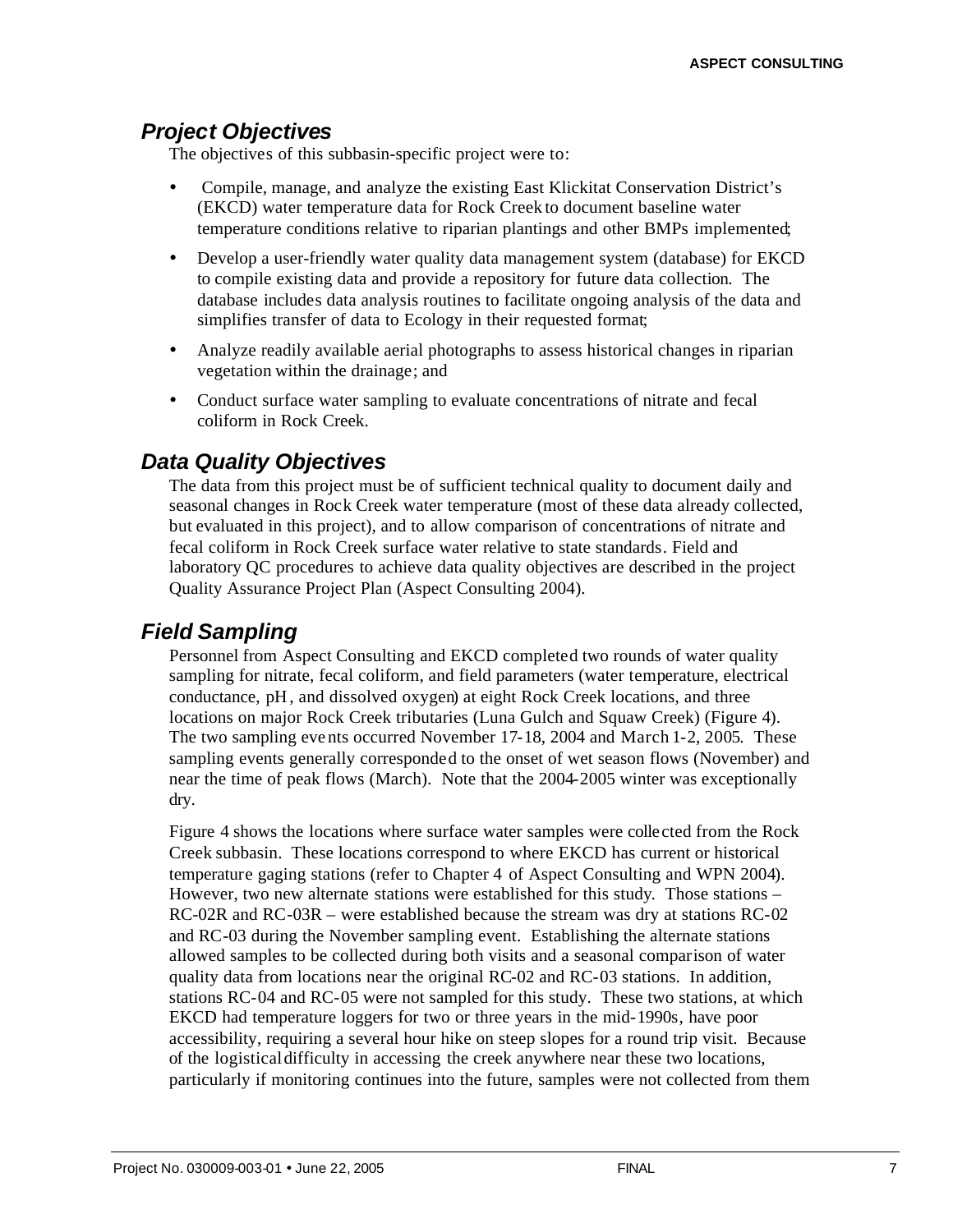for this study. The other sampling stations provide sufficient coverage of the subbasin drainage to understand water quality conditions for the purposes of this study.

Discrete grab samples of surface water were collected, and field parameters were measured, at each location. Surface water samples were collected near mid-channel, upstream of the location the sampler is standing, and at about one-half the stream depth. In accordance with the QAPP (Aspect Consulting 2004), additional precautions were also taken to limit the chance for cross contamination of samples collected for fecal coliform analysis: (1) Disposable gloves were worn during sample collection; (2) the gloves and exterior of the sample sampling cup were disinfected with a chlorine bleach solution prior to sample collection; and (3) gloves and sample container were submerged in the flowing stream for at least 30 seconds to remove residual bleach immediately prior to sample collection.

Field parameters were measured by immersing the probe directly in the stream at the location where the sample was collected. Stream discharge was also estimated visually at each sampling station. In addition, general riparian vegetation type (deciduous trees, conifers, brush, etc.) was noted and photograph(s) taken at each sampling station. These notes are summarized in Section 3.2.

The surface water samples were analyzed for nitrate and fecal coliform by an Ecologyaccredited analytical laboratory, and the analytical results were reviewed to ensure suitable data quality. Analytical methods and QC are discussed in Appendix B.

### *Database Development*

To facilitate analysis of the EKCD's vast quantity of water temperature data for the Rock Creek watershed, Aspect Consulting personnel deve loped a database utility (DataStream) to provide storage, quality control, standardization, and analysis of water quality data. DataStream was developed in coordination with EKCD (as its future user) to update and maintain a database of the water quality data they collect. The utility was written in Visual Basic .NET as a standalone user interface to data stored in a Microsoft Access database, eliminating the need for the user to interact directly with the Access database. This separation allows reliable data analysis (e.g., graphing, calculating statistics) that was cumbersome within the Access environment, as well as a customizable user interface. Its specially tailored user interface and context-sensitive HTML help system allow its use with little or no learning curve.

DataStream was designed to accept bulk input of data from EKCD's temperature transducer logs, as well as manual input of many other types of measurements into the database. All existing EKCD data for the Rock Creek watershed (1995-2004) were imported into the database by Aspect Consulting, including hourly water temperature data, hourly air temperature data, and spot measurements of stream discharge and water quality (pH and dissolved oxygen). EKCD water temperature data from 1995 and 1996 that were collected at 6-minute intervals were synthesized as hourly averages and input into the database as hourly values to reduce the size of the database. Water quality data collected for this study (fecal coliforms and nitrates) were also input into the database.

DataStream also includes a graphing utility that draws line charts of water temperature data that can be overlaid onto air temperature data. Other data, such as stream discharge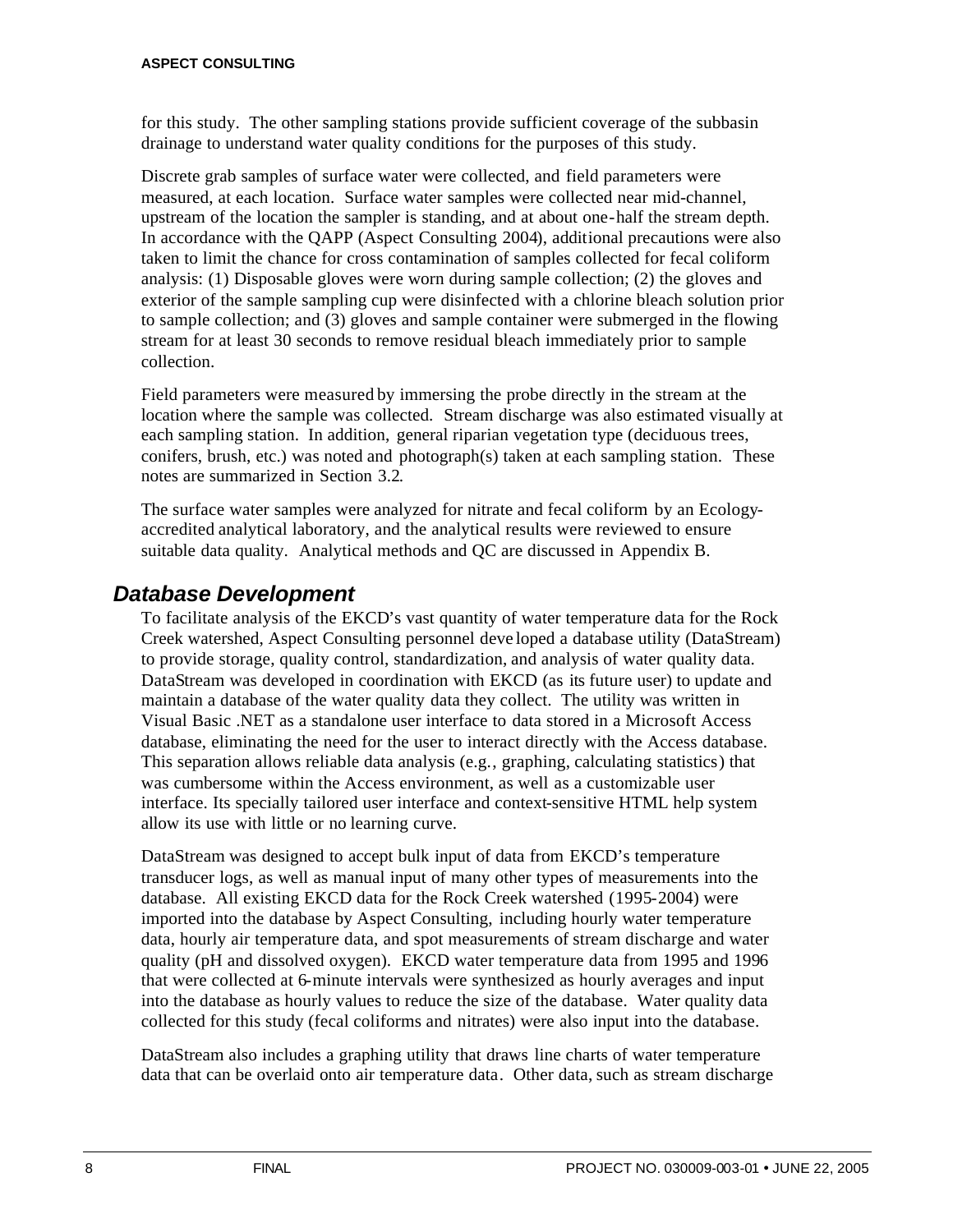(flow), pH, dissolved oxygen, nitrates and fecal coliforms can be graphed as column charts. All charts can be exported as images, and their underlying datasets can be exported for use in more advanced analysis tools. The water and air temperature charts are especially useful for identifying time periods when in-stream transducers may have become exposed to air (stream dried out) as well as other data outliers that should be excluded as accurate water temperature values. DataStream allows the user to manually reject data outliers. These data are then excluded from analysis (e.g. charts and statistics) but not deleted from the database. Aspect Consulting personnel used DataStream to perform a quality control review of all EKCD water temperature data for the Rock Creek watershed. DataStream calculates critical statistics from the water temperature data (daily maximum temperature, 7-day average of daily maximum temperatures [7- DADMax] number of consecutive days above a specific temperature) to help identify baseline water temperature for the 1995-2004 period including compliance with state surface water standards. Analysis of these data is discussed in Section 3.2.

DataStream was also designed to assist in preparing data for submission to Ecology via their EIM online data submittal procedure by exporting data in an upload-ready text format. Finally, DataStream also provides features designed to assist in routine workflow, such as automatic generation of pre-printed field forms for easier data collection. The Data Stream software has been submitted to Ecology for their independent review.

### **3.2 Results and Discussion**

#### *Nitrate in Rock Creek Surface Water*

Nitrate concentrations measured in Rock Creek surface water during the November 2004 and March 2005 sampling events were low - more than an order of magnitude below the 10 mg/L state drinking water standard. As stated in Section 2.5, there is no surface water quality standard for nitrate. Table 2 presents the nitrate concentrations measured in both sampling events for this study. This table also presents the corresponding measured water quality field parameters: dissolved oxygen, specific electrical conductance, pH, oxidation-reduction potential (Eh), turbidity, and temperature.

Based on the data from this study, nitrate is not considered a water quality concern for Rock Creek at this time.

#### **Spatial Distribution**

Nitrate levels are low in surface waters sampled throughout the Rock Creek subbasin. Detected nitrate concentrations ranged from non-detect (less than 0.005 mg/L) to 0.590 mg/L during the November 2004 event and 0.0052 mg/L to 0.419 mg/L during the March 2005 event.

The highest nitrate level was found in monitoring station LG-01, on the north fork of Luna Gulch, during both the November 2004 and March 2005 sampling events. During the November event, the Rock Creek samples downstream of the confluence with Luna Gulch also have slightly elevated nitrate  $(0.14 \text{ to } 0.18 \text{ mg/L})$  compared to the upstream samples (0.023 mg/L or less), presumably due to the influence of Luna Gulch. The concentrations downstream of Luna Gulch were lower in March 2005, presumably as a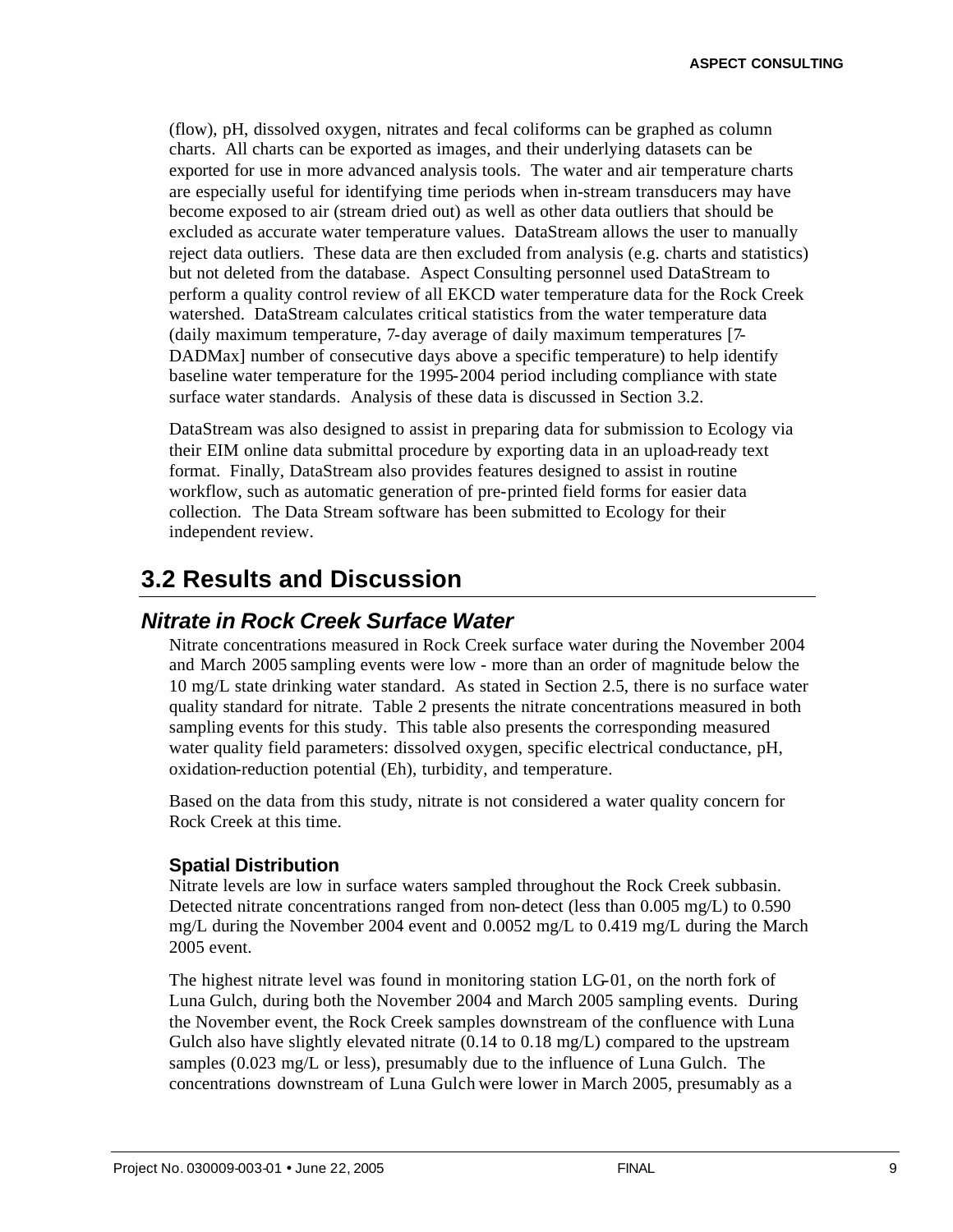result of the greater flow volume. The distribution of detected nitrate values during the two sampling events is plotted on Figure 5.

#### **Seasonal Distribution**

In general, the nitrate values from the March sampling event are lower than the November values. Much of this is probably due to the higher streamflows in March which could be diluting the already low concentrations of nitrates in the stream. Two exceptions to this general trend are RC-06 and RC-07 which had marginally increased nitrate values from November to March (0.00570 to 0.0137 mg/L and 0.00617 to 0.0351 mg/L respectively). Although these represent a large percentage increase, the concentrations are so low that the change is considered insignificant.

### *Fecal Coliform in Rock Creek Surface Water*

Detected fecal coliform levels in Rock Creek surface water samples collected during this study were below the draft state standard. The fecal coliform levels are attributable to livestock grazing in proximity to the stream; however, other wildlife (e.g., deer) can also contribute.

#### **Spatial Distribution**

The draft state surface water standard for fecal coliform bacteria levels is based on a sample data set from the waterbody. Fecal coliform levels must not exceed a geometric mean (statistical average) value of 100 colonies/100 mL for the sample data set, and not more than 10 percent of the individual samples can exceed 200 colonies/100 mL (WAC 173-201A-200[2]). This standard is based on human recreational use of the surface water.

The highest concentration of fecal coliform detected during the fall 2004 sampling of Rock Creek was 80 colonies/100 mL at RC-08. Cattle feces were noted near this sampling location at the time of the fall sampling. During the spring 2005 event, the highest value detected was 30 colonies/100 mL at RC-09. Recent cattle activity was observed upstream of this location during this sampling event. Fecal coliform values for each sampling station during the two sampling events are plotted on Figure 6.

#### **Seasonal Distribution**

The geometric mean value for the fall 2004 and spring 2005 sample sets were 12.1 colonies/100 mL and 4.5 colonies/100 mL respectively. In general, all the fecal coliform concentrations were lower in March than in November. The only exception to this was for RC-09 which increased from 8 to 30 colonies/100 mL.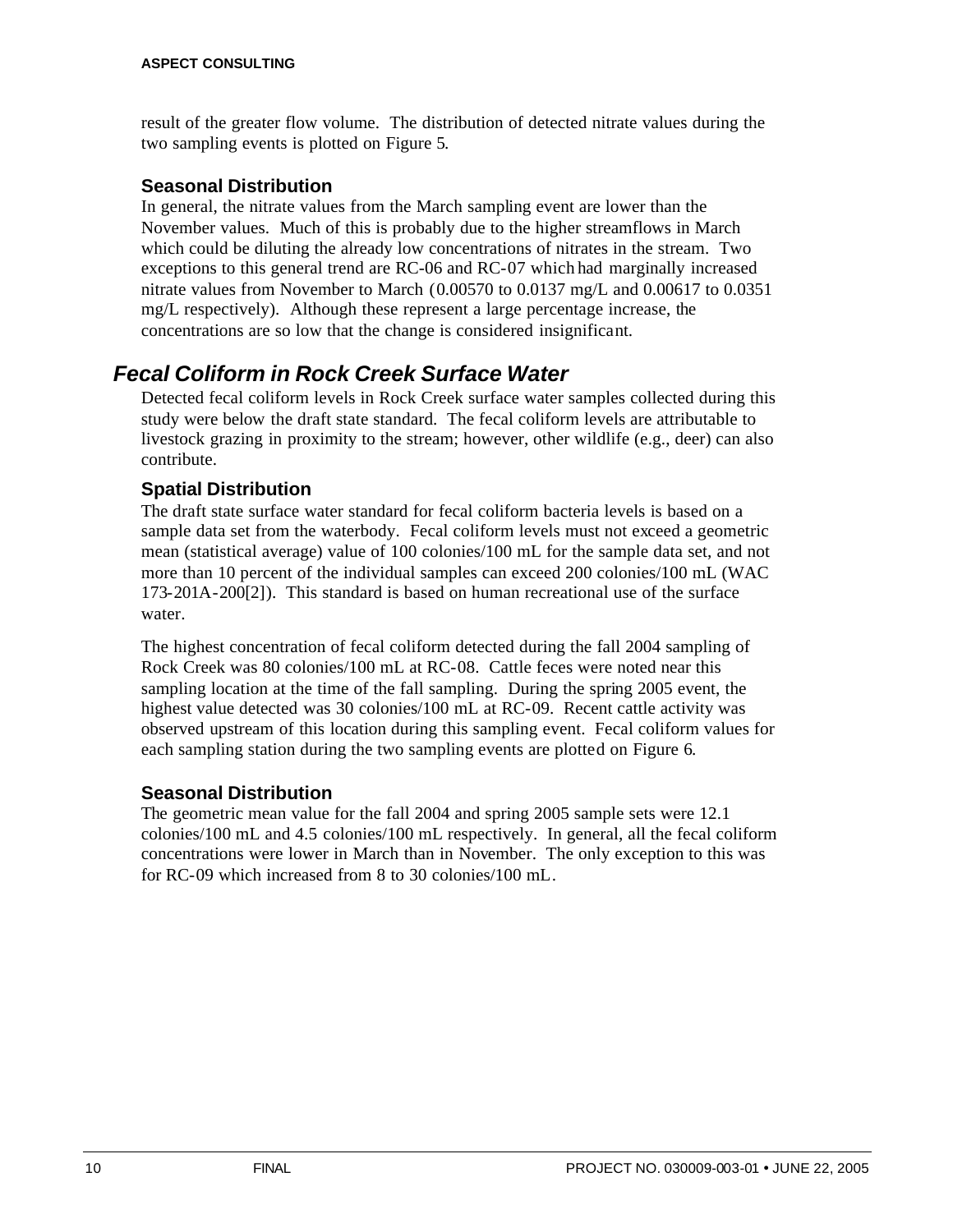|                           |                |                       | <b>Water Quality Parameters</b>   |                                                         |                                       |                                                    |     | <b>Field Parameters</b> | <b>Turbidity</b><br>in NTU<br>$\mathbf{F}$<br>2.2<br>2.5<br>2.0<br>2.2<br>2.1<br>5.1<br>1.7<br>0.5<br>43.1<br>1.6<br>0.5<br>1.4<br>0.7<br>1.6<br>1.0<br>1.8 |          |  |
|---------------------------|----------------|-----------------------|-----------------------------------|---------------------------------------------------------|---------------------------------------|----------------------------------------------------|-----|-------------------------|-------------------------------------------------------------------------------------------------------------------------------------------------------------|----------|--|
| <b>Stream</b>             | <b>Station</b> | <b>Sample</b><br>Date | Nitrate + Nitrite<br>as N in mg/L | Fecal<br><b>Coliforms</b><br>in<br><b>MPN/100</b><br>mL | <b>Dissolved</b><br>Oxygen in<br>mg/L | <b>Specific</b><br>Conduct.<br>in<br>$\mu$ mhos/cm | pН  | Eh in mV                |                                                                                                                                                             | Temp. in |  |
|                           |                | 11/17/04              | 0.0175                            | 30                                                      | 11.2                                  | 102                                                | 7.2 | 203                     |                                                                                                                                                             | 49.1     |  |
| <b>Ouartz Creek RC-01</b> |                | 3/2/05                | 0.00547                           | 2                                                       | 10.4                                  | 93                                                 | 7.4 | 267                     |                                                                                                                                                             | 42.0     |  |
|                           |                | 9/28/04               | 0.0231                            | 30                                                      | 10.8                                  | 164                                                | 6.9 | 319                     |                                                                                                                                                             | 37.2     |  |
| <b>Rock Creek</b>         | $RC-02R$       | 3/2/05                | 0.00917                           | 8                                                       | 11.3                                  | 102                                                | 6.8 | 191                     |                                                                                                                                                             | 37.7     |  |
|                           |                | 9/28/04               | 0.005 U                           | 70                                                      | 10.2                                  | 211                                                | 7.8 | 373                     |                                                                                                                                                             | 41.9     |  |
| <b>Rock Creek</b>         | $RC-03R$       | 3/2/05                | 0.0100                            | 8                                                       | 10.9                                  | 212                                                | 7.7 | 276                     |                                                                                                                                                             | 41.4     |  |
| <b>Rock Creek</b>         | $RC-03$        | 3/2/05                | 0.00521                           | 7                                                       | 11.7                                  | 71                                                 | 7.5 | 274                     |                                                                                                                                                             | 38.9     |  |
|                           |                | 11/17/04              | 0.00570                           | 2                                                       | 16.4                                  | 206                                                | 7.5 | 206                     |                                                                                                                                                             | 43.2     |  |
| <b>Rock Creek</b>         | $RC-06$        | 3/1/05                | 0.0137                            | 2U                                                      | 11.8                                  | 146                                                | 7.6 | 164                     |                                                                                                                                                             |          |  |
|                           |                | 11/17/04              | 0.00617                           | 2U                                                      | 14.6                                  | 262                                                | 7.4 | 199                     |                                                                                                                                                             | 46.4     |  |
| <b>Squaw Creek</b>        | $RC-07$        | 3/1/05                | 0.0351                            | 2U                                                      | 11.1                                  | 198                                                | 7.5 | 174                     |                                                                                                                                                             | 44.7     |  |
|                           |                | 11/17/04              | 0.143                             | 80                                                      | 15.5                                  | 238                                                | 7.5 | 221                     |                                                                                                                                                             | 50.4     |  |
| <b>Rock Creek</b>         | $RC-08$        | 3/1/05                | 0.0133                            | 17                                                      | 11.0                                  | 186                                                | 7.5 | 176                     |                                                                                                                                                             | 44.5     |  |
|                           |                | 11/17/04              | 0.165                             | 8 J                                                     | 13.7                                  | 244                                                | 6.8 | 176                     |                                                                                                                                                             | 48.7     |  |
| <b>Rock Creek</b>         | $RC-09$        | 3/1/05                | 0.0137                            | 30                                                      | 11.4                                  | 193                                                | 6.7 | 180                     |                                                                                                                                                             | 43.6     |  |
|                           |                | 11/17/04              | 0.176                             | $\overline{c}$                                          | 11.7                                  | 223                                                | 7.1 | 182                     | 0.7                                                                                                                                                         | 56.7     |  |
| <b>Rock Creek</b>         | $RC-10$        | 3/1/05                | 0.00853                           | 2U                                                      | 10.9                                  | 190                                                | 7.4 | 179                     | 1.7                                                                                                                                                         | 44.6     |  |
|                           |                | 11/17/04              | 0.590                             | 17                                                      | 15.0                                  | 224                                                | 7.3 | 195                     | 1.4                                                                                                                                                         | 42.6     |  |
| Luna Gulch                | $LG-01$        | 3/1/05                | 0.419                             | 2U                                                      | 10.3                                  | 249                                                | 7.6 | 172                     | 2.6                                                                                                                                                         | 46.9     |  |
| <b>Luna Gulch</b>         | $LG-03$        | 3/1/05                | 0.0836                            | 2U                                                      | 10.7                                  | 228                                                | 7.5 | 164                     | 1.8                                                                                                                                                         | 45.2     |  |

**Table 2. Water Quality Data Collected in this Study**

Data Qualifier:  $U = Not detected at or above the reported value$  $J =$  Estimated Value

### *Water Temperature in the Rock Creek Subbasin*

#### **Spatial Distribution**

The locations of water temperature monit oring stations currently and historically maintained by the EKCD in the Rock Creek subbasin are shown on Figure 4. For reference, Figure 4 also shows the distribution of salmon and steelhead in the Rock Creek subbasin as mapped by Washington Department of Fish and Wildlife (WDFW).

The water temperature recorded by EKCD typically exceeds the default state surface water standard throughout the Rock Creek watershed during the summer months. In general, water temperatures increase downstream. A statistical summary of the EKCD water temperature data is presented in Table 3. The statistical summary includes the period of record (e.g. years when data was collected at each station, usually between May and October for a given year), average number of days the calculated 7-day average daily maximum temperature (7-DADMax) temperature exceeded the default draft standard of 63.5°F per year during the period of record, average percentage of days the 7-DADMax exceeded 63.5°F, and the average percentage of days a single day maximum temperature exceeded 63.5°F. As its name implies, the 7-DADMax is the average of daily maximum water temperatures over a consecutive 7-day period. The percentage calculations were based on number of days exceeding the criterion in a given year, divided by the number of full days that water temperature values were recorded during that year. The average percentage was taken as the arithmetic mean of each individual year's percentage.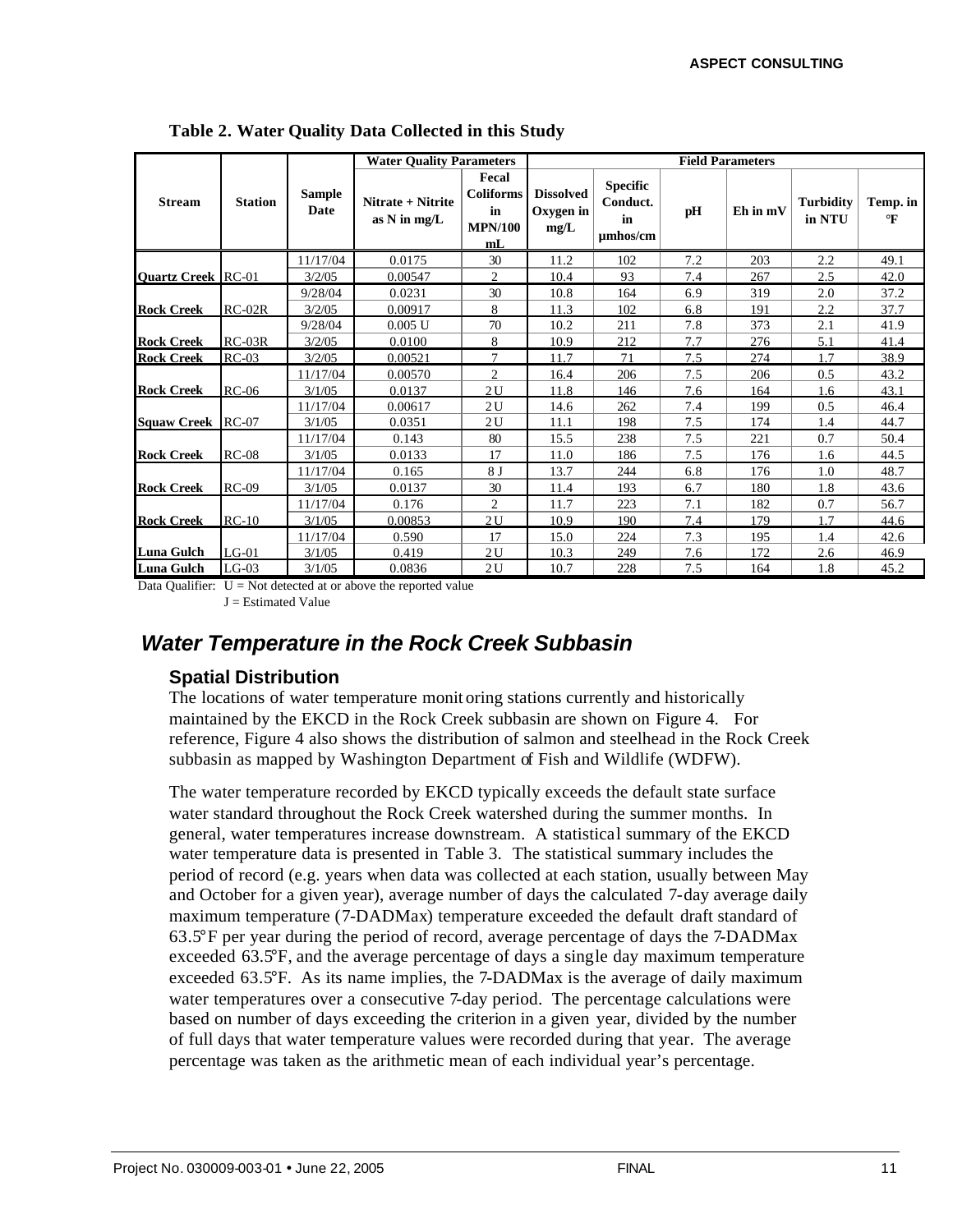| <b>Stream Name</b>  | <b>Station</b><br><b>Number</b> | <b>Period of Record</b> | <b>Average Number of</b><br>days 7-DADMax<br><b>Exceeds Draft</b><br><b>Standard</b> | <b>Average Percentage of</b><br>days 7-DADMax<br><b>Exceeds Draft Standard</b> | <b>Average Percentage of</b><br>days a single daily<br>maximum temperature<br>Exceeds 63.5 °F |
|---------------------|---------------------------------|-------------------------|--------------------------------------------------------------------------------------|--------------------------------------------------------------------------------|-----------------------------------------------------------------------------------------------|
| <b>Quartz Creek</b> | $RC-01$                         | 1995-1996               | 35                                                                                   | 41%                                                                            | 41%                                                                                           |
| <b>Rock Creek</b>   | $RC-02$                         | 1995-1996               | 14                                                                                   | 28%                                                                            | 29%                                                                                           |
| <b>Rock Creek</b>   | $RC-03$                         | 1995-2000               | 44                                                                                   | 57%                                                                            | 59%                                                                                           |
| <b>Rock Creek</b>   | $RC-04$                         | 1995-1997               |                                                                                      | 3%                                                                             | 5%                                                                                            |
| <b>Quartz Creek</b> | $RC-05$                         | 1995-1996               | 40                                                                                   | 30%                                                                            | 27%                                                                                           |
| <b>Rock Creek</b>   | $RC-06$                         | 1995-2004               | 48                                                                                   | 46%                                                                            | 46%                                                                                           |
| <b>Squaw Creek</b>  | $RC-07$                         | 1995-2004               | 92                                                                                   | 64%                                                                            | 62%                                                                                           |
| <b>Rock Creek</b>   | $RC-08$                         | 1995-2004               | 74                                                                                   | 85%                                                                            | 80%                                                                                           |
| <b>Rock Creek</b>   | $RC-09$                         | 95-96, 98-99, 01-04     | 104                                                                                  | 84%                                                                            | 81%                                                                                           |
| <b>Rock Creek</b>   | $RC-10$                         | 1995-2000               | 79                                                                                   | 98%                                                                            | 96%                                                                                           |
| <b>Luna Gulch</b>   | $LG-01$                         | 1997-2002               | 53                                                                                   | 36%                                                                            | 37%                                                                                           |
| Luna Gulch          | $LG-02$                         | 1997-1998               | 82                                                                                   | 69%                                                                            | 62%                                                                                           |
| <b>Luna Gulch</b>   | $LG-03$                         | 1997-2000               | 37                                                                                   | 74%                                                                            | 66%                                                                                           |

**Table 3. EKCD Water Temperature Statistics for the Rock Creek Subbasin** 

The stations that consistently record the highest summer stream temperatures are on the lower reach of Rock Creek (RC-10, RC-09, and RC-08) and on Squaw Creek (RC-07) (Figure 4). The typical pattern for water temperature in the entire watershed is that daily maximum temperatures rise above the state standard 7-DADMax of 63.5° F at the beginning of the summer (usually sometime in May) and do not cool down below the standard until the end of September. The lower Rock Creek stations typically exceed the standard for the longest period of time, and have the highest single day maximum temperatures, as illustrated on Figure 7.

Figure 7 is a plot of the average maximum water temperature, every day from May through October, over the 10-year period 1995 through 2004, for four monitoring stations in the Rock Creek subbasin. In other words, the average of the maximum water temperatures recorded for May 15th during the 10-year period is plotted for the May 15 value and so on for each day. The Rock Creek stations plotted are RC-09 just above the backwater pool at the mouth (Ecology river mile 1.5), RC-08 at river mile 8.0 just below the Squaw Creek confluence, and RC-06 at river mile 13.6 adjacent the Badger Gulch confluence. Station RC-07 on Squaw Creek just above its confluence with Rock Creek is also plotted. These four stations have the most complete water temperature record of the EKCD monitoring stations. The 63.5° F standard is also depicted on Figure 7 for reference. This graphic illustrates that, over most of the year, the water temperature increases progressively in the downstream direction. This is expected since the water is exposed to progressively greater cumulative solar radiation (heating) as it flows across the rocky, poorly vegetated lower reach of Rock Creek.

Chapter 5 of the Level 1 watershed assessment for WRIA 31 (Aspect Consulting and WPN, 2004) identifies Chinook Salmon and Steelhead in the mainstem of Rock Creek from the mouth upstream to the confluence with Luna Gulch, and only Steelhead further upstream to approximately 1 mile above the Bickleton Highway. Steelhead are also mapped in Squaw Creek upstream to the confluence with Harrison Creek (Figure 4). The life cycle of the Chinook Salmon makes it unlikely that this species would inhabit Rock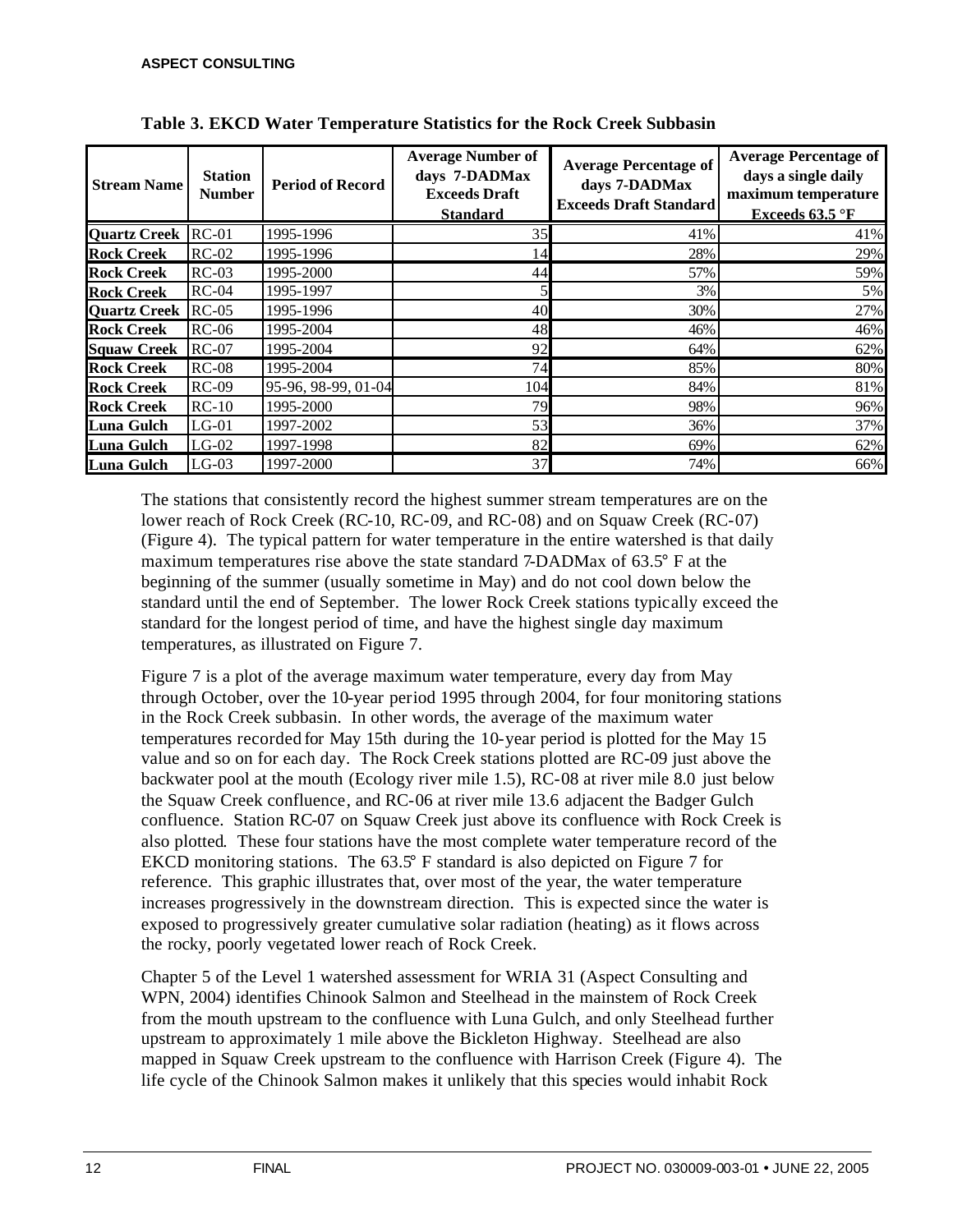Creek during the summer high temperature time (refer to Figure 5-2 in the WRIA 31 Level 1 Assessment). However, Steelhead rear in the lower and middle portions of Rock and Squaw Creeks for up to two years before migrating to the ocean. EKCD made observations of "trout" throughout the Rock Creek system since their water temperature monitoring began in 1995; however, it is unclear whether these were juvenile salmon, steelhead, or native trout.

Each water temperature station currently and historically maintained by the EKCD in the Rock Creek subbasin is described briefly below. Photos were taken during this study looking upstream (except photo for stations RC-04 and RC-05 which was taken from a ridge above the stations looking south). The photos are included in Appendix A.

#### *Quartz Creek Station RC-01*

The EKCD water temperature station RC-01 was maintained during the summers of 1995 and 1996. The station was located near the headwaters of the Rock Creek watershed on the Quartz Creek tributary (Figure 4). During the period of record, streamflow at the station would typically reduce to stagnant pools, but did not completely dry up. Summer water temperatures (as represented by the 7-DADMax) exceeded the draft default state water temperature standard 41% of the time during the period of record. EKCD staff noted "little fishes" in the stream on June 27, 1995, but no more specific information was recorded. A site visit to RC-01 on November 17, 2004, found minimal  $\langle$  <0.1 cfs) flow in the stream, and the water temperature was 49° F. A site visit on March 2, 2005 found slightly higher streamflow  $(-0.5 \text{ cfs})$  and lower water temperature  $(42^{\circ} \text{ F})$ . Again, the winter of 2004-2005 was exceptionally dry, and greater flows would be expected at RC-01 in March during most years. The stream channel is deep and vegetated with Ponderosa pine and brush covered banks (Photo 1 in Appendix A).

#### *Rock Creek Station RC-02*

The EKCD water temperature station RC-02 on Rock Creek was maintained during the summers of 1995 and 1996. The station was located near the headwaters of the Rock Creek watershed (Figure 4). During the period of record, streamflow at the station would typically reduce to stagnant pools, and went dry in 1996. Summer water temperatures (7- DADMax) exceeded the draft state water temperature standard 28% of the time during the period of record. EKCD staff noted a "small trout in pool" in the stream on August 30, 1995. During the site visit to RC-02 on November 18, 2004, the stream was dry. Consequently, a water quality sample was collected from adjacent location RC-02R that had some flow (see Section 3.3). The stream banks at RC-02 were vegetated with scattered Ponderosa pine and Aspen (Photo 2 in Appendix A).

#### *Rock Creek Station RC-03*

The EKCD water temperature station RC-03 on Rock Creek was maintained during the summers of 1995 through 2000. The station was located near the headwaters of the Rock Creek watershed (Figure 4). During the period of record, streamflow at the station would typically reduce to stagnant pools, and went dry in 1998. Summer water temperatures (7- DADMax) exceeded the draft state water temperature standard 57% of the time during the period of record. EKCD staff noted a "6 inch trout in pool" in the stream on July 20, 1998. During the site visit to RC-03 on November 18, 2004, the stream was dry, so a sample was collected from nearby location RC-03R (Section 3.3). The site visit to RC-03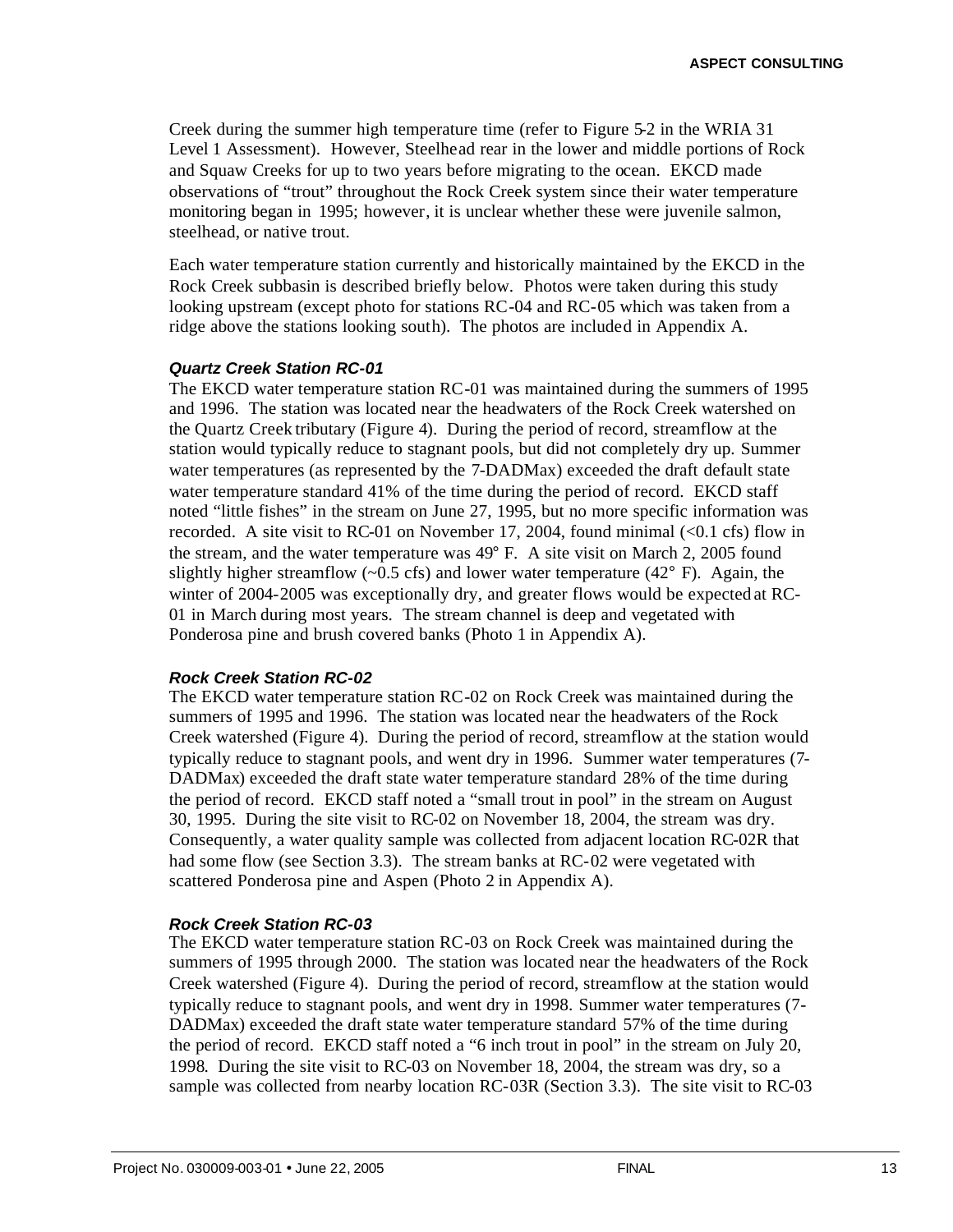on March 2, 2005, found the stream flowing approximately 3-5 cfs. The stream banks were heavily vegetated with deciduous and conifer trees and brush (Photo 3 in Appendix A).

#### *Rock Creek Station RC-04*

The EKCD water temperature station RC-04 on Rock Creek was maintained during the summers of 1995 through 1997. The station was located on Rock Creek just upstream of the confluence with Quartz Creek (Figure 4). During the period of record, streamflow at the station would occasionally reduce to stagnant pools. Summer water temperatures (7- DADMax) exceeded the draft state water temperature standard only 3% of the time during the period of record. EKCD staff typically observed "small fish" in the stream during the summer of 1995. The stream channel is heavily vegetated with Oak and Ponderosa Pine in a deep canyon (Photo 4 in Appendix A).

#### *Quartz Creek Station RC-05*

The EKCD water temperature station RC-05 on Quartz Creek was maintained during the summers of 1995 through 1996. The station was located on Quartz Creek near the confluence with Rock Creek (Figure 4). During the period of record, streamflow at the station would occasionally reduce to stagnant pools. Summer water temperatures (7- DADMax) exceeded the draft state water temperature standard 30% of the time during the period of record. EKCD staff typically observed "1-5 inch fish" in the stream during the summer of 1995. The stream channel is heavily vegetated with Oak and Ponderosa Pine in a deep canyon (Photo 4 in Appendix A).

#### *Rock Creek Station RC-06*

The EKCD water temperature station RC-06 on Rock Creek has been maintained during the summer from 1995 to present. The station is located on the mainstem of Rock Creek upstream of the Bickleton Highway (Figure 4). During the period of record, streamflow at the station was typically always flowing but did go dry in 1995 and 2002. Summer water temperatures (7-DADMax) exceeded the draft state water temperature standard 46% of the time during the period of record. EKCD staff typically observed "8 inch trout" in the stream on during the summer. A site visit to RC-06 on November 17, 2004, found the stream flowing approximately 2-3 cfs and the water temperature was 43° F. A site visit on March 1, 2005 found higher streamflow  $\sim$  7-10 cfs) and the same water temperature (43° F). The stream channel near the station was heavily shaded by mature Alder trees on both banks (Photo 5 in Appendix A).

#### *Squaw Creek Station RC-07*

The EKCD water temperature station RC-07 on Squaw Creek has been maintained during the summers from 1995 to present. The station is located on Squaw Creek upstream of the Rock Creek confluence and the Rock Creek Road Bridge (Figure 4). During the period of record, streamflow at the station was typically reduced to stagnant pools but never completely dry. Summer water temperatures (7-DADMax) exceeded the draft state water temperature standard 64% of the time during the period of record. EKCD staff typically observed many "12 inch trout" in the stream during the summer. EKCD staff also noted that they observe native steelhead spawning at this location each February (see Photo 6 in Appendix A). A site visit to RC-07 on November 17, 2004, found the stream flowing approximately 0.5-1 cfs, and the water temperature was 46° F. A site visit on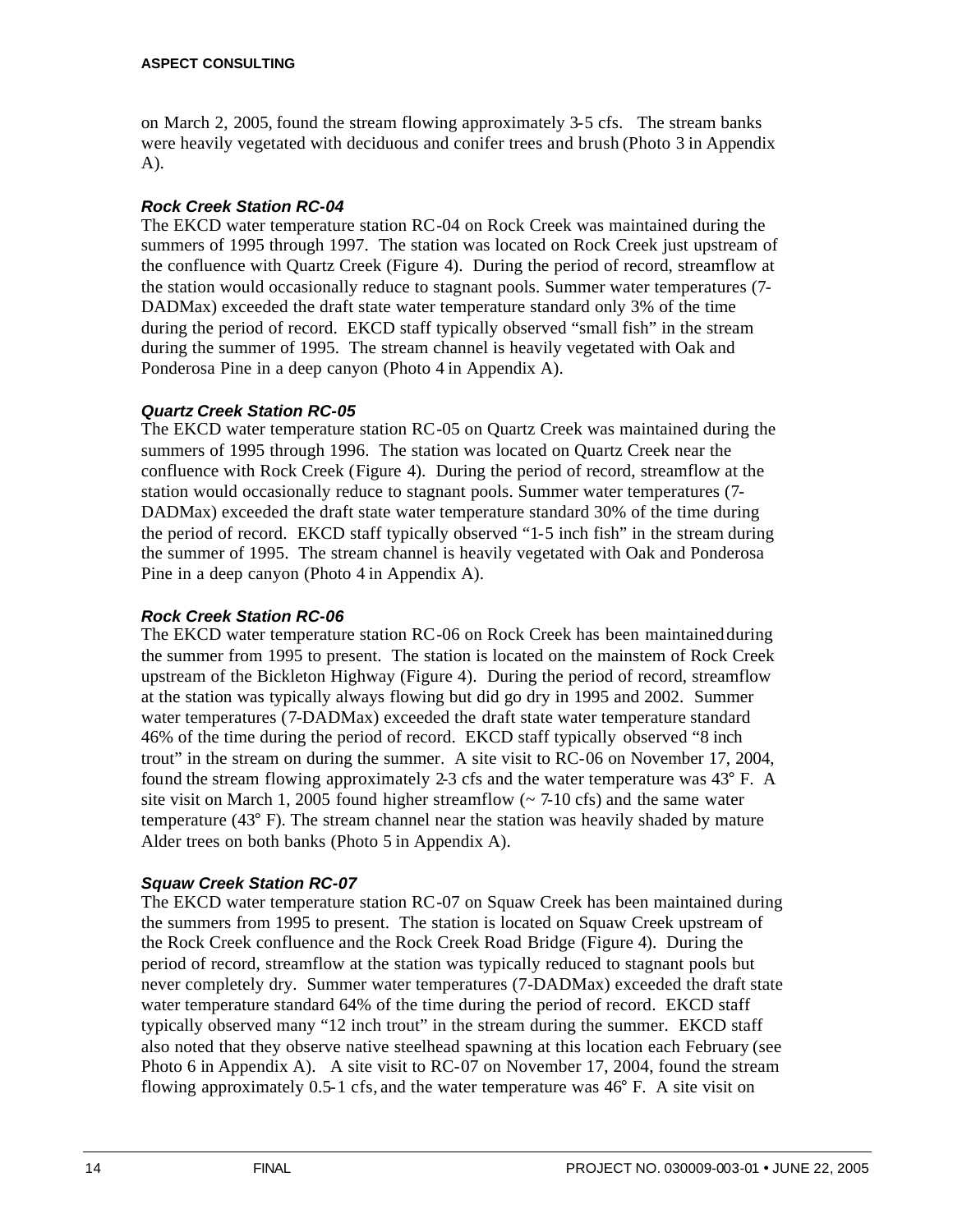March 1, 2005 found slightly higher streamflow  $\left(\sim 2.3 \text{ cfs}\right)$  and slightly lower water temperature (45° F). The stream channel near the station was lightly shaded by scattered Alder trees on both banks (Photo 6 in Appendix A).

#### *Rock Creek Station RC-08*

The EKCD water temperature station RC-08 on Rock Creek has been maintained during the summers from 1995 to present. The station is located on the mainstem of Rock Creek just downstream of the confluence with Squaw Creek (Figure 4). During the period of record, streamflow at the station was typically reduced to stagnant pools and often (every year since 2000) goes dry. Summer water temperatures (7-DADMax) exceeded the draft state water temperature standard 85% of the time during the period of record. EKCD staff typically observed fish up to an "8 inch trout" in the stream during the summer. A site visit to RC-08 on November 17, 2004, found the stream flowing approximately 0.5-1 cfs, and the water temperature was  $50^{\circ}$  F. A site visit on March 1, 2005 found higher streamflow ( $\sim$ 5-6 cfs) and lower water temperature (45 $\degree$  F). The stream channel near the station was rocky and very slightly shaded by Willow clumps on the right banks (Photo 7 in Appendix A).

#### *Rock Creek Station RC-09*

The EKCD water temperature station RC-09 on Rock Creek has been maintained during the summers from 1995 to present, excluding 1997 and 2000. The station is located on the mainstem of Rock Creek just upstream of the Columbia River backwater pool (Figure 4). During the period of record, streamflow at the station was typically reduced to stagnant pools but only went dry in 1995. Summer water temperatures (7-DADMax) exceeded the draft state water temperature standard 84% of the time during the period of record. EKCD staff observed small fish in the stream during the summer of 1998. A site visit to RC-08 on November 17, 2004, found the stream flowing approximately 3 cfs, and the water temperature was 49° F. A site visit on March 1, 2005 found much higher streamflow  $(\sim 15{\text -}20 \text{ cfs})$  and lower water temperature  $(44^{\circ} \text{ F})$ . The stream channel near the station is lightly shaded by tall grass and scattered mature Alder trees on both banks (Photo 8 in Appendix A).

#### *Rock Creek Station RC-10*

The EKCD water temperature station RC-10 on Rock Creek was maintained during the summers from 1995 to 2000. The station is located on the mainstem of Rock Creek upstream of the Highway 8 Bridge (Figure 4). During the period of record, streamflow at the station was typically reduced to stagnant pools and went dry from 1998-2000. Summer water temperatures (7-DADMax) exceeded the draft state water temperature standard 98% of the time during the period of record. EKCD staff observed small fish in the stream during the summer of 1998. A site visit to RC-08 on November 17, 2004, found the stream flowing approximately 0.5-1 cfs, and the water temperature was 57 ° F. A site visit on March 2, 2005, found higher streamflow  $(-5.6 \text{ cfs})$  and much lower water temperature (45° F). The stream channel near the station is very slightly shaded by Willow clumps and scattered mature Alder trees on the right bank. (Photo 9 in Appendix A).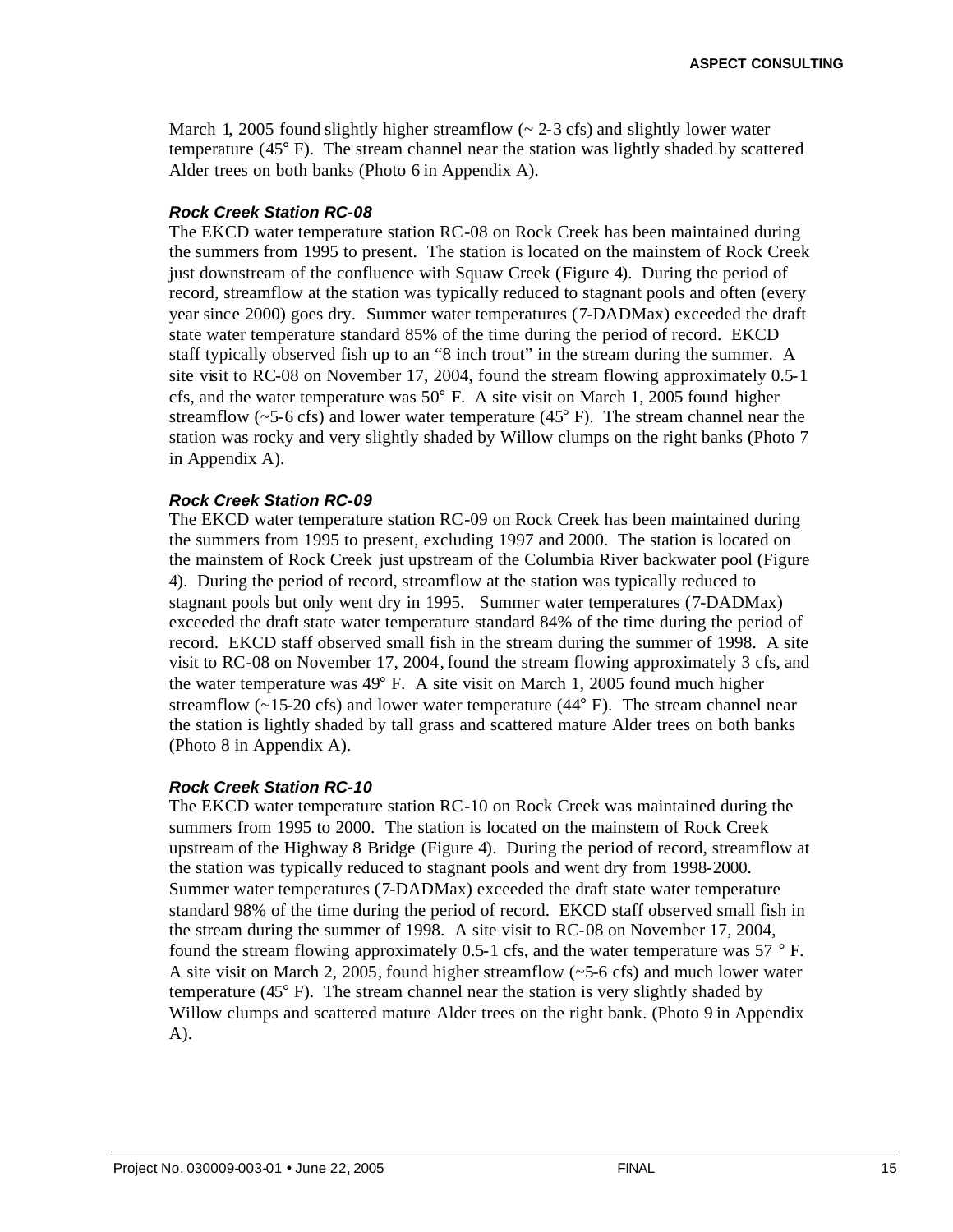#### *Luna Gulch Station LG-01*

The EKCD water temperature station LG-01 on Luna Gulch was maintained during the summers from 1997 to 2002. The station is located on the north fork of Luna Creek downstream of the Oak Flat Road crossing (Figure 4). During the period of record, streamflow at the station was typically reduced to stagnant pools. Summer water temperatures (7-DADMax) exceeded the draft state water temperature standard 36% of the time during the period of record. A site visit to LG-01 on November 17, 2004, found the stream flowing less than 0.1 cfs, and the water temperature was 43° F. A site visit on March 2, 2005, found approximately the same streamflow and higher water temperature (47° F). The stream channel near the station is heavily shaded by Oak trees on both banks (Photo 10 in Appendix A).

#### *Luna Gulch Station LG-02*

The EKCD water temperature station LG-02 on Luna Gulch was maintained during the summers of 1997 and 1998. The station is located on Luna Gulch just upstream of its confluence with Rock Creek (Figure 4). During the period of record, streamflow at the station was typically reduced to stagnant or very slow pools. Summer water temperatures (7-DADMax) exceeded the draft state water temperature standard 69% of the time during the period of record. A site visit on March 1, 2005 found the stream flowing approximately 1 cfs and a water temperature of 45° F. The stream channel was slightly shaded with mature oak and willow clumps scattered on both banks (Photo 11 in Appendix A).

#### *Luna Gulch Station LG-03*

The EKCD water temperature station LG-03 on Luna Gulch was maintained during the summers from 1997 to 2000. The station is located on the south fork of Luna Gulc h approximately 1 mile upstream of the Oak Flat Road Bridge (Figure 4). During the period of record, streamflow at the station was typically reduced to alternating stagnant or very slow pools and dry periods. Summer water temperatures (7-DADMax) exceeded the draft state water temperature standard 74% of the time during the period of record. A site visit on March 1, 2005, found the stream flowing approximately 2 cfs. The stream channel was slightly shaded with mature Ponderosa pine, oak, willow clumps and grasses scattered on both banks (Photo 12 in Appendix A).

#### *Correlation with Air Temperature*

The EKCD also deploys temperature loggers to collect ambient air temperature values at several of their water temperature monitoring stations. The locations of the air temperature data vary by year based on logger availability; however, in the Rock Creek watershed they are most often deployed at stations RC-06, RC-07, and RC-09. To identify a correlation between air and water temperature at each of these stations, daily maximum air values were potted against daily maximum water temperatures for each given day when both data exist (Figure 8). Note that the daily maximum air temperature may not occur at the same time as the daily maximum water temperature.

As expected, there is a clear correlation between air and water temperatures at all three stations - as air temperature increases, water temperature also increases. However, the water temperature increases at slightly different rates in response to increasing air temperature at each station, as indicated by the slope of the regression line fit to each data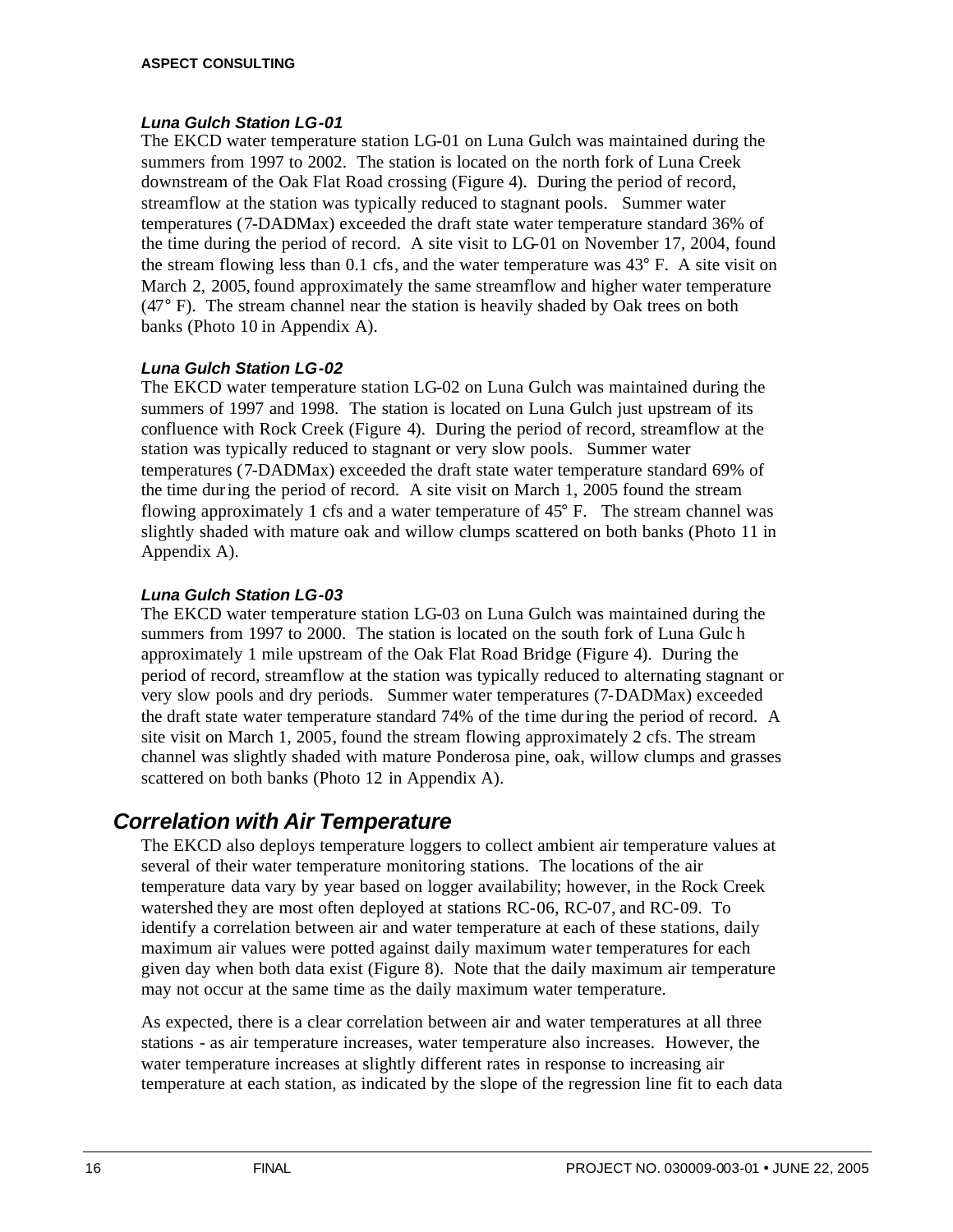set. The regression line for RC-09 has the largest slope of 0.585 (e.g. every 1°F increase in air temperature yields 0.585°F increase in water temperature for the data set as a whole ) and RC-06 has the smallest slope (0.464). This indicates that ambient air temperature has a greater influence on water temperature at RC-09 than at RC-06. This is likely due, in part, to the fact that the stream at RC-06 is much more shaded than at RC-09. Furthermore, the water at RC-09 has flown through the unvegetated, shallow, braided stream channel upstream of it, where the influence of air temperature would be significant.

For a given air temperature around 75°F at each station, the water temperature typically varies up to 15°F at RC-06 and up to 20°F at RC-07 and RC-09. This variability in water temperature for a given air temperature is a reflection, in part, of the time of year that the 75°F air temperature occurs. Water temperatures will generally be lower early in the year (e.g., the first time the daily maximum air temperature reaches 75°F) than later in the year.

Note that the particular temperature loggers used by the EKCD only record a maximum temperature up to 100.8 °F (air or water). This explains the linear cluster of points at that value in the plots for RC-06 and RC-07. This data clustering reduces the correlation coefficient  $(R^2)$  calculated for the regression lines in Figure 8.

## **4 Historical Riparian Vegetation Analyses**

### **4.1 Methods**

An additional objective of this water quality project was to complete a preliminary evaluation of historical changes in the extent of riparian vegetation along Rock Creek. This arose from discussions with the Rock Creek Watershed Group at their June 2004 meeting. At that meeting, there was discussion regarding the effects of floods on riparian vegetation and the stream channel, and the implications for enhancing riparian vegetation through plantings as has been started. Consequently, the specific objective of this aerial photo analysis was to evaluate how the Rock Creek stream channel has meandered across its valley, and how the extent of vegetation across the valley bottom has changed, over the period of photographic record (64 years). More detailed assessment of specific vegetation type and density was beyond the scope of this assessment. Consequently, this is not an assessment of stream shade. However, changes to Rock Creek's channel location and associated vegetation in response to natural forces (e.g., floods) has implications for whether it is technically feasible, in the long term, to lower stream temperature by planting riparian vegetation to provide shade. This information can be used in Phase 3 watershed plan development in evaluating possible strategies for reducing Rock Creek water temperature.

In order to assess historical changes in riparian vegetation in the Rock Creek valley, we analyzed aerial photographs obtained from the Natural Resource Conservation District's (NRCS) Goldendale office. The methodology for the analysis was as follows.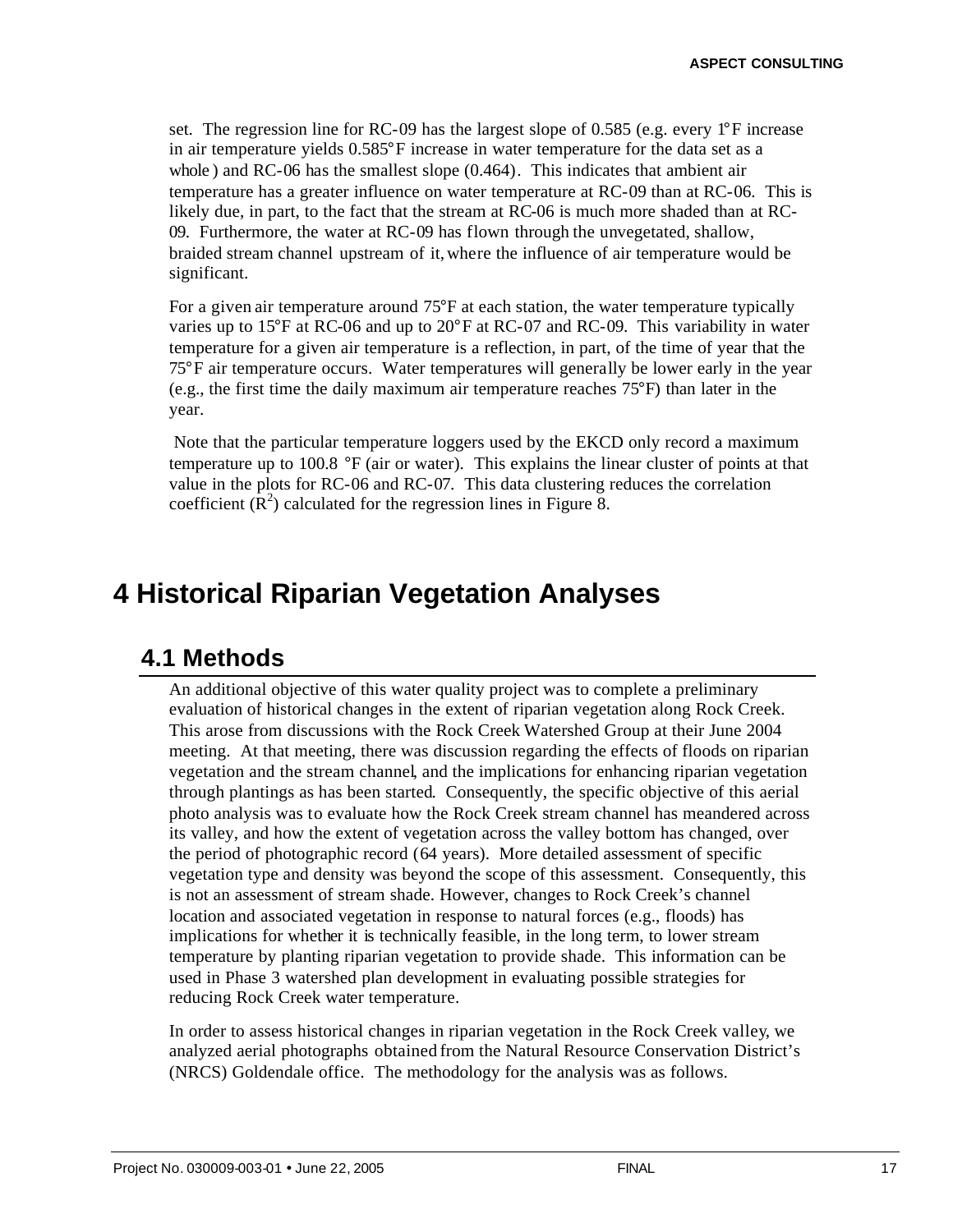Hard copies of June 1938 (approximate scale of 1:15840) and May 1969 (1:12000) aerial photos for the Rock Creek area were borrowed from the NRCS and digitized into GIS. July 1996 digital photos (orthoquads) were also acquired from the United States Geologic Survey. 2002 color digital orthophotos were also acquired from Klickitat County Public Works. Hard copies of 1981 and 1990 aerial photos were also borrowed from NRCS but were not used in this analysis.

A subset of photos from each year was selected to cover the mainstem of Rock Creek from the Columbia River to approximately 1.1 miles above the Bickleton Highway bridge. The upstream extent of this analysis was defined by the northernmost 1969 photograph, and it nearly encompasses the upstream extent of salmonids in the mainstem of Rock Creek as mapped by WDFW (Figure 4). The analysis was limited to the mainstem of Rock Creek due to the time -consuming process of georeferencing digitally scanned aerial photos (1938 and 1969) into a GIS format using ESRI's ArcGIS 9 georeferencing module. All aerial photographs have spatial distortion away from the photograph center (parallax) that must be corrected for if using the photo to measure distances or areas. Georeferencing refers to the process of adjusting the image (or portions of it in this case) to match known location control points. The 1996 USGS digital orthoquads are georeferenced and were used as the reference data set for the georeferencing. The 2002 color orthophotos were also already georeferenced. The resulting aerial photo mosaics for 1969, 1996, and 2002 represent the base maps for Figures 9 and 10, 11 and 12, and 13 and 14, respectively. With this software it is not possible to correct for elevation changes so reference positions were only chosen from within the stream's valley bottom. This explains why many of the hilltops do not line up between photographs (not georeferenced) when the valley bottom does (Figures 9 through 14).

To assess the extents of vegetated versus unvegetated areas, the georeferenced images from all four years where then categorized using ESRI's ArcView Image Analysis module. An ISODATA (Iterative Self-Organizing Data Analysis) technique was used to categorize each image, pixel by pixel, into 16 classes based on each pixel's spectral character (basically, its lightness or darkness). ISODATA iteratively conducts an unsupervised categorization of single or multiband continuous data to create a thematic data theme , and recalculates statistics for each iteration. The statistics are changed as each pixel's similarity to each other is evaluated. The technique is designed to evaluate the spectral differences in the data and, based on those differences, assign the data to distinct classes. The ISODATA technique is controlled by a maximum number of iterations and a convergence threshold (ESRI 2000).

Following categorization of each image, the derived thematic grids where analyzed to determine which categories represented riparian vegetation within the stream corridor. The thematic grids where then processed to only include these categories. Some further hand editing occurred to eliminate areas in the 1938 and 1969 photos that where included as vegetation by GIS analysis but, based on review of the original images, would not fall into this category. This included writing on the images, some plowed fields, some segments of open water, and some areas of low lying vegetation. Such manual reviews could not be completed for the 1996 or 2002 photos since an original photographs were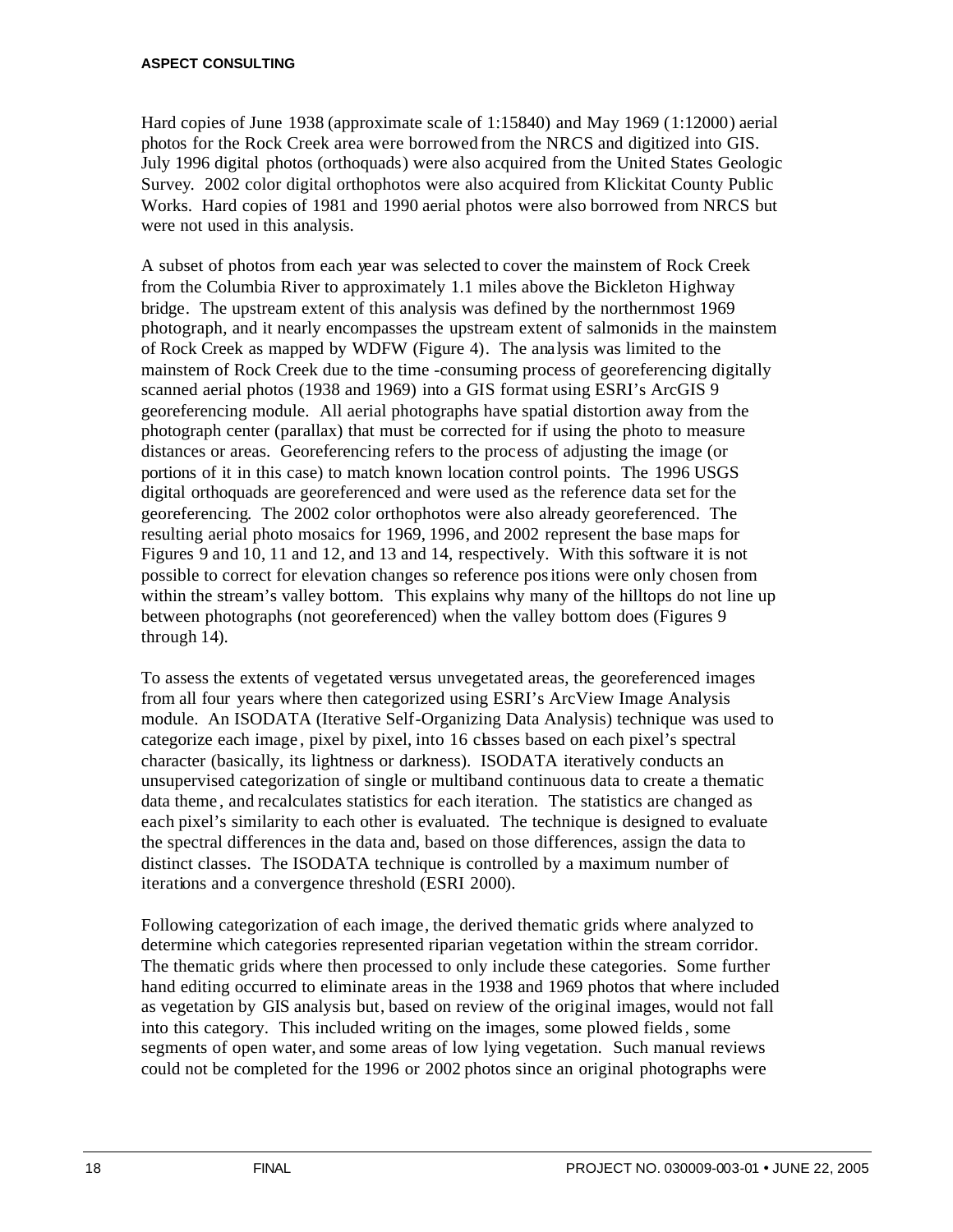not available. However, because the 2002 photos were color, we have a high level of confidence in identifying on it those areas that are vegetated versus those that are not.

The thematic grids were then clipped to the boundary of the stream valley bottom since this was the area of interest and the area that was georeferenced. The valley bottom boundary was determined using slope changes derived from USGS Digital Elevation Models (DEM) and confirmed with USGS topographic maps. Individual grids where then merged to create one coverage of riparian vegetation extent for each year.

### **4.2 Results and Discussion**

The analysis of historical aerial photographs reveals that the areal extent of vegetation in the valley bottom of the mainstem of Rock Creek (lower 15 miles of the creek, excluding the area of the Columbia River backwater pool) increased 7% from 1938 to 1969,increased 46 % from 1969 to 1996, and increased 10% from 1996 to 2002 (Table 4). On average, riparian vegetation increased at a rate of approximately 0.4 acres per year from 1938 to 1969, 3.2 acres per year from 1969 to 1996, and 4.8 acres per year from 1996 to 2002, indicating that the rate of vegetation increase has gradually accelerated over the period of record.

The 1969 photos were taken roughly  $4\frac{1}{2}$  years after a major flood in December of 1964. The 1996 photos were taken approximately 6 months after a major flood (January 1996). Assuming that the 1938 photos can be used to establish a baseline condition of riparian vegetation along the mainstem (albeit not a predevelopment condition), this analysis suggests that the 1964 flood did not remove enough vegetation to create a net reduction in vegetated acres across the valley bottom as a whole. Likewise, the data suggest that riparian vegetation along the mainstem has increased significantly from 1969 to 1996 despite a major flood just before the 1996 photos were taken. According to this rationale, the major floods observed in 1964 and 1996 did little to remove vegetation from the valley bottom as a whole. This is, however, contradictory to locals' observations of the stream channel before and after major floods. It is likely that vegetation immediately adjacent the stream channel has been removed during floods, with little change occurring at greater distance from the channel. The stream channel does move across the valley bottom with regularity, likely switching channels during flood flows, as discussed below.

One possible explanation for the increased total acreage of vegetation in the valley bottom from 1938-2002 is the use of fire suppression in the watershed. Fire suppression likely began to be implemented in the watershed around the turn of the century. This implies that if it is the cause of riparian vegetation increases from 1969 to 2002, a similar increase in vegetation might be observed from 1938 to 1969. However, it is possible that the 1964 flood removed much of this new vegetation. This may be observed in a few sections of the stream where a net loss in vegetation occurred between 1938-1969 (e.g., T04N R18E Section 25, and R04N R19E Sections 30, 29, 32).

To identify possible trends in vegetation gains and losses over time, the northern half of the analysis area (north of Squaw Creek confluence) was analy zed independently of the southern half (south of Squaw Creek confluence). Figures 9 through14 show areas where vegetation was gained (green), lost (red), or remained unchanged (yellow) between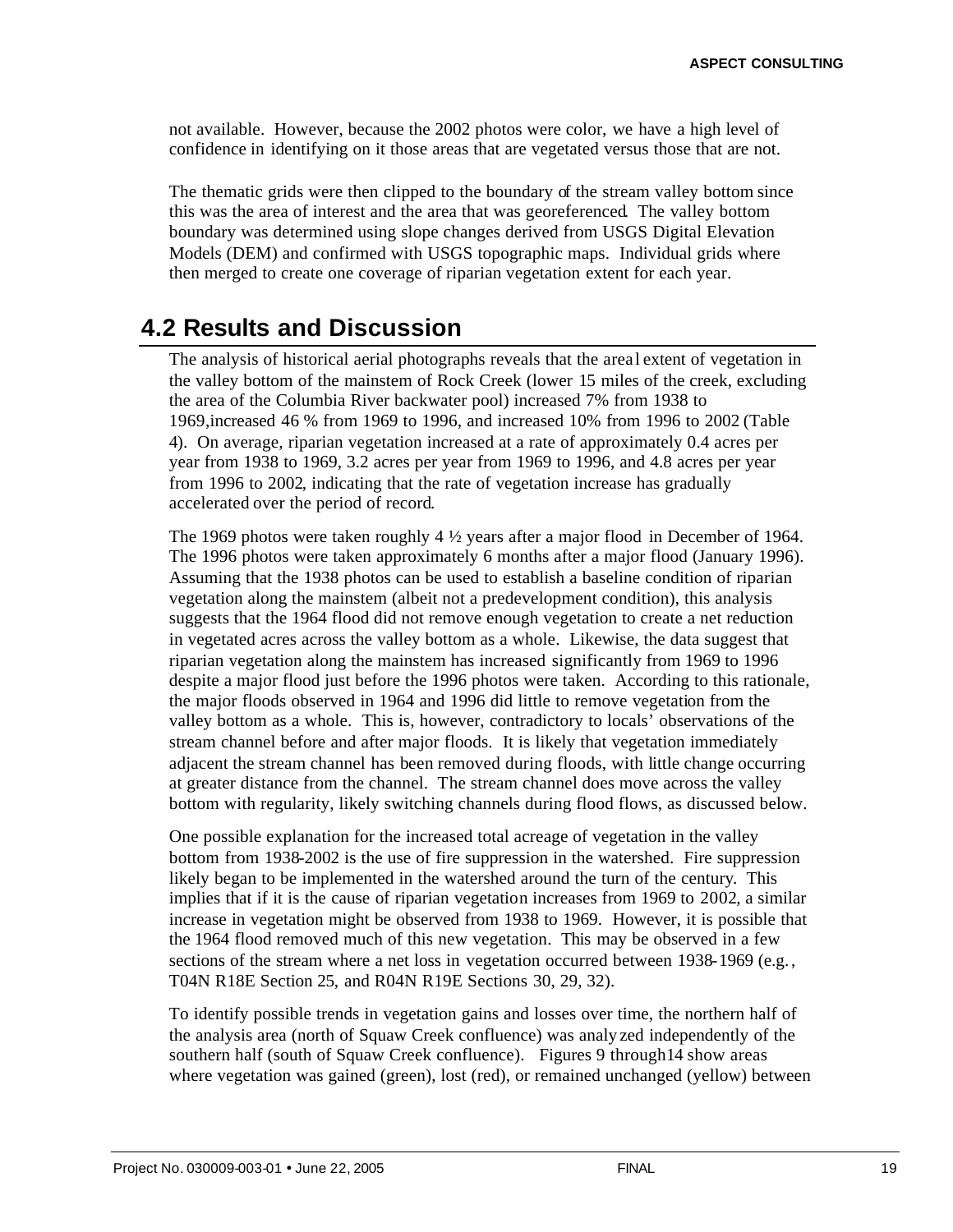each set of photos for the northern half and southern half of the analysis area. This information is developed using GIS to compare the identified vegetated areas for each year. From this information, acres of vegetation gained, lost, and unchanged are calculated. Between 1938 and 1969, vegetation increased by 6% north of the Squaw Creek confluence and 9% to the south. Similarly, from 1969 to 1996, vegetation increased 45% in the northern half and 70% in the southern half (Table 4).

| Year                        | <b>Riparian Vegetation in</b><br>Acres | <b>Percent Change</b><br><b>From Previous</b><br><b>Photo Year</b> |  |  |
|-----------------------------|----------------------------------------|--------------------------------------------------------------------|--|--|
| <b>Rock Creek (Total)</b>   |                                        |                                                                    |  |  |
| 1938                        | 177                                    | 0%                                                                 |  |  |
| 1969                        | 189                                    | 7%                                                                 |  |  |
| 1996                        | 276                                    | 46%                                                                |  |  |
| 2002                        | 305                                    | 10%                                                                |  |  |
| <b>North of Squaw Creek</b> |                                        |                                                                    |  |  |
| 1938                        | 96                                     | 0%                                                                 |  |  |
| 1969                        | 102                                    | 6%                                                                 |  |  |
| 1996                        | 140                                    | 37%                                                                |  |  |
| 2002                        | 157                                    | 12%                                                                |  |  |
| <b>South of Squaw Creek</b> |                                        |                                                                    |  |  |
| 1938                        | 80                                     | 0%                                                                 |  |  |
| 1969                        | 88                                     | 9%                                                                 |  |  |
| 1996                        | 137                                    | 56%                                                                |  |  |
| 2002                        | 148                                    | 8%                                                                 |  |  |

**Table 4. Historical Riparian Vege tation Statistics for the Mainstem of Rock Creek** 

Vegetation change statistics were also calculated by each section in a downstream direction to identify which reaches of the stream are the most dynamic over the period of photographic record. Table 5 lists percent of vegetated acres lost, gained, and unchanged for each section for the two time periods analyzed (1938-1969 and 1969-1996). Note that some sections contain greater areas of valley bottom than others (e.g., see Figures 9 and 10). By expressing the change data as percentages, those differences are normalized.

The most dynamic sections of the stream can be identified by the lowest percentage of acreage unchanged between years. Overall, although the total vegetation between 1938 and 1969 increased only slightly (7%), typically less than 50% of the vegetated area in each section remained unchanged. Vegetation between 1969 and 1996, and 1996 and 2002, was more stable, with typically 50 to 80% of the vegetated acreage unchanged in each section (Figure 15).

There are no gaging data from Rock Creek to document the size of the 1996 flood relative to the 1964 flood in Rock Creek (1964 flood noted on Figure 3). USGS gaging data from the Klickitat River and White Salmon River to the west suggest the 1996 flood was considerably larger than the 1964 flood. However, gaging data from the Walla Walla River to the east indicated the two floods were of comparable size.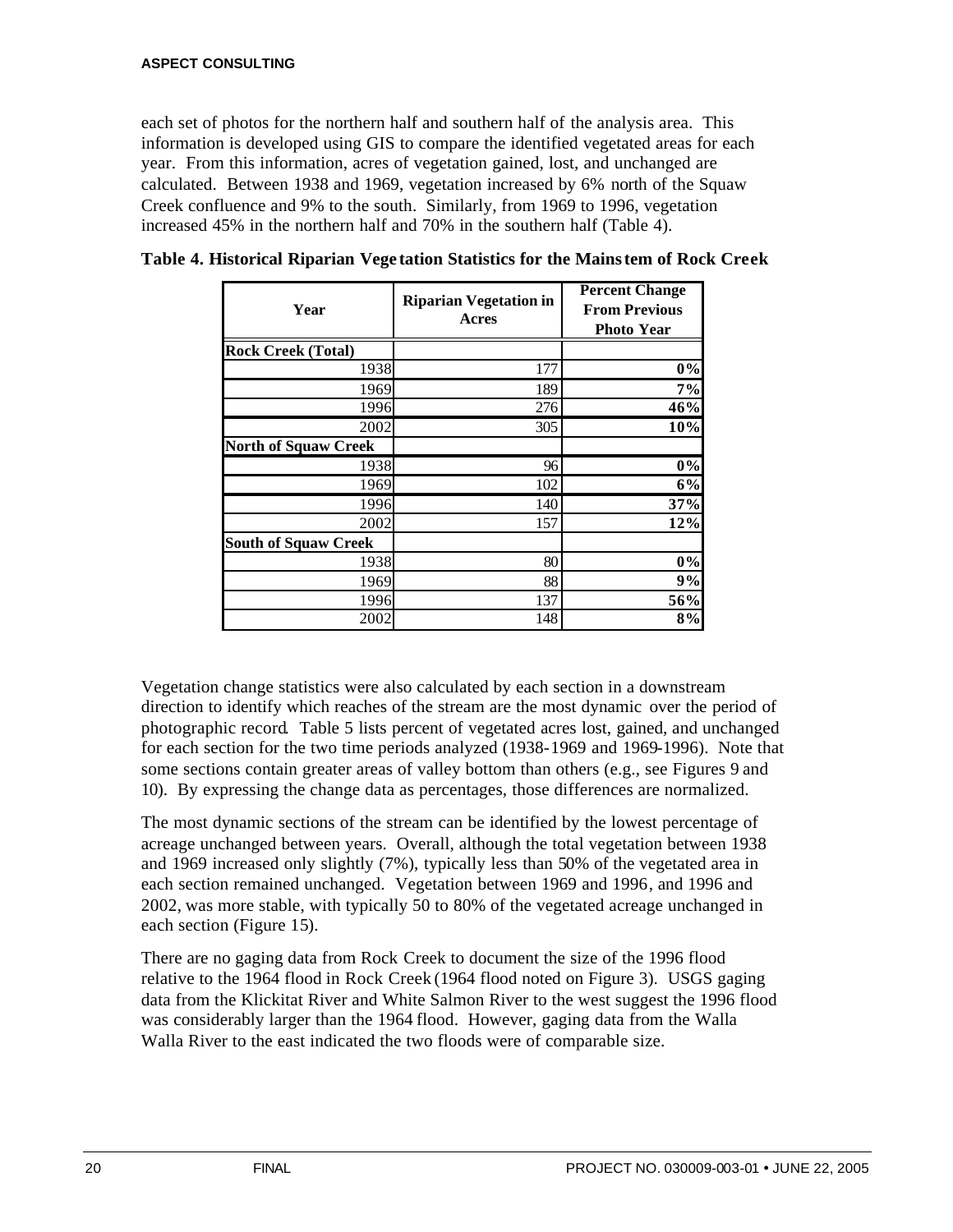Despite the overall increasing trend in vegetated acres over the period of record, the analysis indicates greater than 10% losses in vegetation between 1996 and 2002 in some part of the valley (T3N/R19E Section 4, T3N/R19E Sections 20 and 21; Table 5). Communications with Roscoe Imrie and Jim Beeks, members of the WRIA 31 Planning Unit who are long-time residents of the area and very familiar with Rock Creek, reviewed the vegetation change estimates and felt the changes for 1996-2002 appear reasonable based on their knowledge of the creek valley. Both indicated that these larger acreage losses are likely a result of wild fires. Mr. Beeks was able to confirm, through discussion with other local residents, that fires burned in T3N/R19E Sections 20 and 21 on July 28, 2000, and again on August 18, 2001. In T3N/R19E Section 4, the majority of the vegetation lost occurs in a single area (Figure 14), suggesting loss by fire.

One of the most dynamic sections in each time period was T04N R19E Section 9, just upstream of the Old Highway 8 Bridge and EKCD monitoring station RC-10, in the southern half of the analysis area (33%, 50%, and 68% unchanged in 1969, 1996, and 2002, respectively). The vegetation characteristics are likely so dynamic due to the characteristics of the stream channel itself. Historically, the stream channel in T04N R19E Section 9 has changed course many times, and it has distinctly different courses in 1938, 1969, 1996, and 2002. It is not surprising that this section is also one of the least densely vegetated along the mainstem of Rock Creek. Ehinger (1996) noted that the lower portion of Rock Creek typically has a lack of riparian cover and a shallow, braided stream channel, which is exemplified in T04N R19E Section 9.

Figure 16 shows views of the Rock Creek valley bottom in T04N R19E Section 9 for the years 1938, 1969, 1996, and 2002. The interpreted location of the main stream channel is highlighted in blue for each year, which helps illustrate the dynamic nature of the stream channel in this area. The stream channel location was delineated for this figure based on presence of open water and, in areas lacking water, the apparent most recent stream channel based on visual review of the aerial photographs.

In the northern part of Section 9, the main channel switches to the west between 1938 and 1969, making its way in a channel apparent in the 1938 photo but with a straighter channel upstream of it that was not readily apparent in the 1938 photo. This course change may have been a result of the 1964 flood. Also note the road running along the creek in the northern portion of Section 9 in 1938 has been moved to the east, farther from the creek, by 1969. Between 1969 and 1996, the main channel in this area switches back to the east, similar to but not the same as the 1938 course. In 2002, the channel is similar to that in 1996, although there were two channels merging to one in the northern part of Section 9, and apparently confined to a single channel to the south rather than the braided nature of the stream in 1996. The multiple channel traces apparent in these photos document the numerous paths the creek has taken over time in this braided stretch.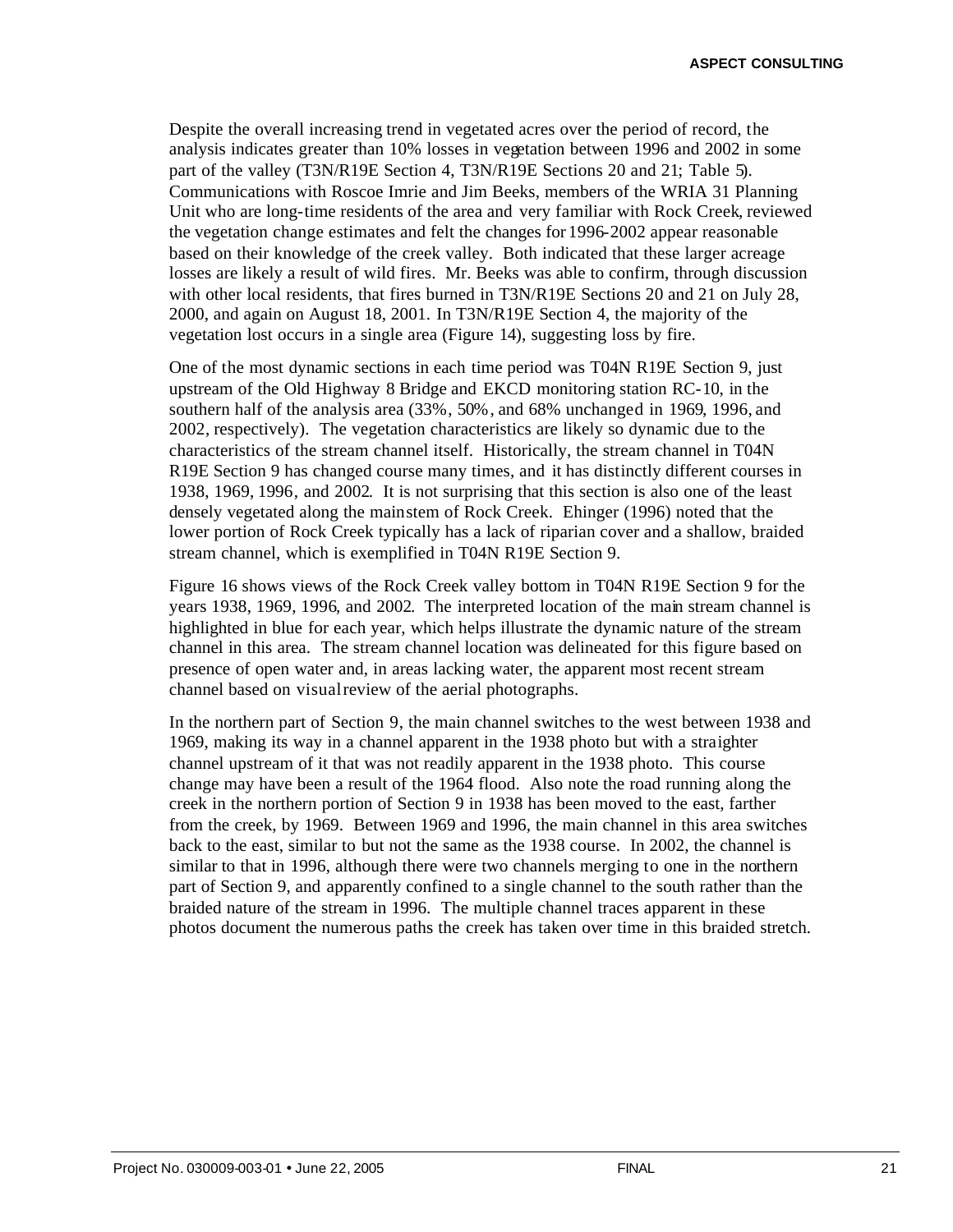#### **Table 5. Historical Riparian Vegetation Statistics by Section**

|            |           | 1938 to 1969 |          |                |                |                |          | 1969 to 1996   |                |          |                |          |                | 1996 to 2002 |                |          |           |          |          |
|------------|-----------|--------------|----------|----------------|----------------|----------------|----------|----------------|----------------|----------|----------------|----------|----------------|--------------|----------------|----------|-----------|----------|----------|
|            |           |              |          |                |                |                | Net %    |                |                |          |                |          | Net %          |              |                |          |           |          | Net %    |
|            |           |              |          | Acres of       |                |                | change   |                |                | Acres of |                |          | change         |              |                | Acres of |           |          | change   |
|            |           |              | Acres of | veg            | Acres of       |                | in veg'd |                | Acres of       | veg      | Acres of       |          | in veg'd       |              | Acres of       | veg      | Acres of  |          | in veg'd |
|            | Township, | Acres        | veg lost | gained         | veg            | Acres          | acres,   | Acres          | veg lost       | gained   | veg            | Acres    | acres.         | Acres        | veg lost       | gained   | veg       | Acres    | acres.   |
|            | Range,    | Veg'd in     | from     | from           | unchanged      | Veg'd in       | 1938-    | Veg'd in       | from           | from     | unchanged      | Veg'd in | 1969           | Veg'd in     | from           | from     | unchanged | Veg'd in | 1996-    |
|            | Section   | 1938         | 1938     | 1938           | from 1938      | 1969           | 1969     | 1969           | 1969           | 1969     | from 1969      | 1996     | 1996           | 1996         | 1996           | 1996     | from 1996 | 2002     | 2002     |
| End        | T04R18E3  | 3.9          | 1.8      | 4.3            | 2.1            | 6.4            | 64%      | 6.4            | 1.1            | 2.3      | 5.3            | 7.6      | 20%            | 7.6          | 1.2            | 1.9      | 6.5       | 8.3      | 9%       |
|            | T04R18E10 | 4.9          | 2.2      | 5.6            | 2.7            | 8.3            | 70%      | 8.3            | 1.4            | 4.1      | 7.0            | 11.0     | 32%            | 11.0         | 1.2            | 1.4      | 9.8       | 11.1     | 1%       |
| Upstream   | T04R18E11 | 5.9          | 3.0      | 4.6            | 2.9            | 7.5            | 27%      | 7.5            | 1.3            | 4.3      | 6.3            | 10.5     | 40%            | 10.5         | 1.8            | 1.2      | 8.7       | 9.9      | $-6%$    |
|            | T04R18E14 | 18.8         | 8.2      | 12.6           | 10.6           | 23.2           | 24%      | 23.2           | 4.3            | 14.8     | 18.9           | 33.7     | 45%            | 33.7         | 3.4            | 4.4      | 30.3      | 34.7     | 3%       |
|            | T04R18E23 | 15.0         | 8.6      | 9.3            | 6.4            | 15.6           | 5%       | 15.6           | 5.8            | 11.2     | 9.8            | 21.0     | 34%            | 21.0         | 4.3            | 6.9      | 16.8      | 23.6     | 13%      |
|            | T04R18E24 | 0.8          | 0.4      | 0.4            | 0.4            | 0.9            | 2%       | 0.9            | 0.2            | 0.6      | 0.7            | 1.3      | 49%            | 1.3          | 0.2            | 0.2      | 1.0       | 1.2      | $-2%$    |
|            | T04R18E26 | 2.3          | 1.6      | 1.7            | 0.7            | 2.3            | 2%       | 2.3            | 1.0            | 1.8      | 1.3            | 3.1      | 33%            | 3.1          | 1.0            | 1.5      | 2.1       | 3.7      | 19%      |
|            | T04R18E25 | 21.9         | 12.1     | 9.7            | 9.8            | 19.5           | $-11%$   | 19.5           | 8.2            | 12.1     | 11.3           | 23.4     | 20%            | 23.4         | 3.8            | 8.7      | 19.8      | 28.3     | 21%      |
|            | T04R19E30 | 15.3         | 9.3      | 6.3            | 6.0            | 12.4           | $-19%$   | 12.4           | 4.1            | 9.6      | 8.2            | 17.8     | 44%            | 17.8         | 3.2            | 8.2      | 14.8      | 22.8     | 28%      |
|            | T04R19E29 | 7.8          | 4.1      | 2.7            | 3.7            | 6.3            | $-18%$   | 6.3            | 1.2            | 6.5      | 5.1            | 11.6     | 83%            | 11.6         | 1.9            | 3.8      | 9.8       | 13.5     | 16%      |
|            | T04R19E32 | 21.0         | 12.3     | 8.9            | 8.7            | 17.6           | $-16%$   | 17.6           | 4.4            | 18.5     | 13.2           | 31.7     | 80%            | 31.7         | 8.0            | 11.0     | 23.9      | 34.7     | 9%       |
|            | T04R19E33 | 6.5          | 3.5      | 3.9            | 3.0            | 7.0            | 7%       | 7.0            | 1.9            | 5.8      | 5.0            | 10.8     | 56%            | 10.8         | 4.4            | 3.6      | 6.4       | 10.0     | $-8%$    |
|            | T03R19E4  | 15.6         | 8.3      | 11.0           | 7.3            | 18.3           | 17%      | 18.3           | 3.2            | 16.8     | 15.1           | 31.9     | 74%            | 31.9         | 12.4           | 7.4      | 19.6      | 26.9     | $-16%$   |
| End        | T03R19E9  | 7.1          | 4.7      | 6.6            | 2.3            | 8.9            | 26%      | 8.9            | 4.5            | 7.3      | 4.4            | 11.8     | 32%            | 11.8         | 3.8            | 11.9     | 8.0       | 19.9     | 69%      |
|            | T03R19E16 | 13.8         | 7.4      | 11.1           | 6.4            | 17.5           | 26%      | 17.5           | 5.5            | 14.8     | 12.0           | 26.9     | 54%            | 26.9         | 7.0            | 14.0     | 19.9      | 33.8     | 26%      |
|            | T03R19E21 | 10.0         | 4.7      | 8.4            | 5.4            | 13.8           | 37%      | 13.8           | 5.9            | 7.4      | 7.9            | 15.2     | 11%            | 15.2         | 6.4            | 4.9      | 9.1       | 13.8     | $-10%$   |
| Downstream | T03R19E20 | 2.8          | 2.3      | 3.3            | 0.6            | 3.9            | 38%      | 3.9            | 2.1            | 4.3      | 1.8            | 6.0      | 55%            | 6.0          | 3.5            | 2.4      | 2.8       | 5.0      | $-18%$   |
|            | T03R19E29 | 31           | 31       | 0 <sub>0</sub> | 0 <sub>0</sub> | 0 <sub>0</sub> | .100%    | 0 <sub>0</sub> | 0 <sub>0</sub> | 0.8      | 0 <sub>0</sub> | 0.8      | N <sub>A</sub> | 0.8          | 0 <sup>5</sup> | 17       | 02        | 1Q       | 152%     |
|            | Totals:   | 176          |          |                |                | 189            | 7%       | 189            |                |          |                | 276      | 46%            | 276          |                |          |           | 303      | 10%      |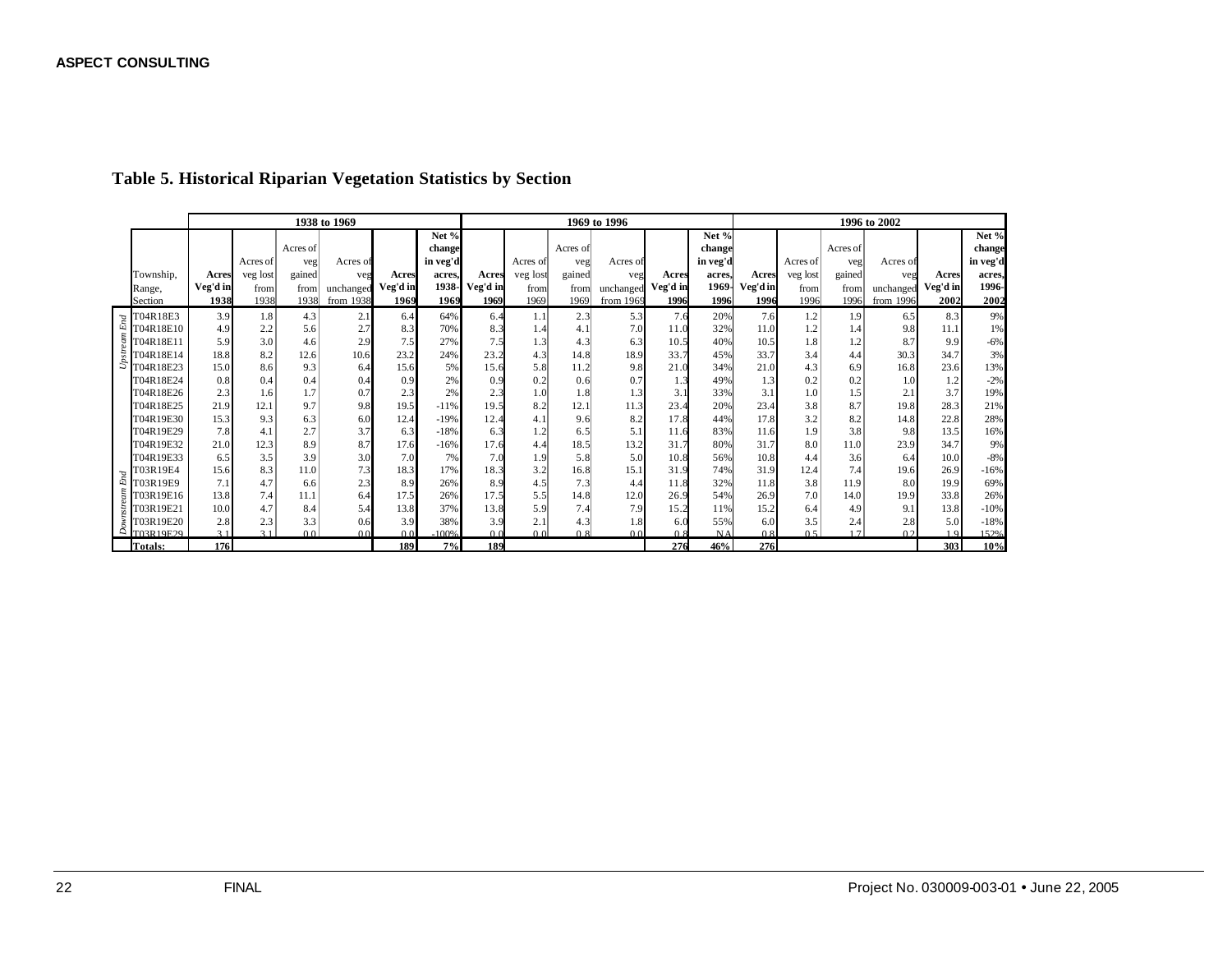Examination of the NRCS' 1990 and 1981 aerial photos (not digitized for analysis) revealed that this same area was sparsely vegetated and had different stream channels in both 1981 and 1990. Also note that T04N R19E Section 9 represents about 1 mile of riparian area upstream of EKCD monitoring station RC-10, which has had the highest water temperature values observed in the watershed (see Section 4.3).

Ehinger (1996) implies that confining Rock Creek to a more established channel, rather than its current broad, shallow, braided channel system, may be one way to reduce water temperature. Given the naturally dynamic nature of the Rock Creek channel in areas like T04N R19E Section 9, it is questionable whether it would be technically and/or economically feasible to confine the creek into a single permanent channel.

## **5 Conclusions and Recommendations**

### **5.1 Water Quality**

Nitrate and fecal coliform concentrations in surface waters of the Rock Creek subbasin are low, meeting state water quality standards. These levels were measured in a dry year, suggesting they are conservatively high (greater flow equates to greater dilution). To maintain high surface water quality throughout the watershed, we recommend continuing the practice of managing livestock grazing in a sustainable and responsible way. Care should be taken to keep grazing away from sensitive stream areas as much as possible. We understand that NRCS is working closely with local ranchers to construct fences in an effort to keep livestock out of Rock Creek and its tributaries. Periodic water quality monitoring (nitrate and fecal coliform) could be continued to document whether water quality is changing relative to conditions documented in this study.

## **5.2 Water Temperature**

Comprehensive analysis of EKCD's water temperature revealed that summer stream temperatures consistently exceed the draft state default surface water standard of 63.5 °F throughout the Rock Creek watershed. The highest temperatures are typically measured in the lower reach of Rock Creek (RC-08, RC-09, and RC-10) and Squaw Creek (RC-07).

The information compiled in this study indicates that the high water temperatures in Rock Creek may represent the natural condition. Ehinger (1996) concluded that the high water temperatures in upper Rock Creek "may be natural for a small creek in a hot, sunny summer climate". The available information indicates increasingly that this is the case. Namely, the Rock Creek subbasin is sparsely populated with minimal water use, and geologic conditions limit the quantities of groundwater discharge (springs) to support summer instream flows. This lack of late-season baseflow, in conjunction with the braided and highly dynamic stream channel and limited riparian vegetation in the lower reaches, combine to create a situation in which the water that is present is subject to abundant solar heating, and thus elevated water temperatures, throughout the summer. In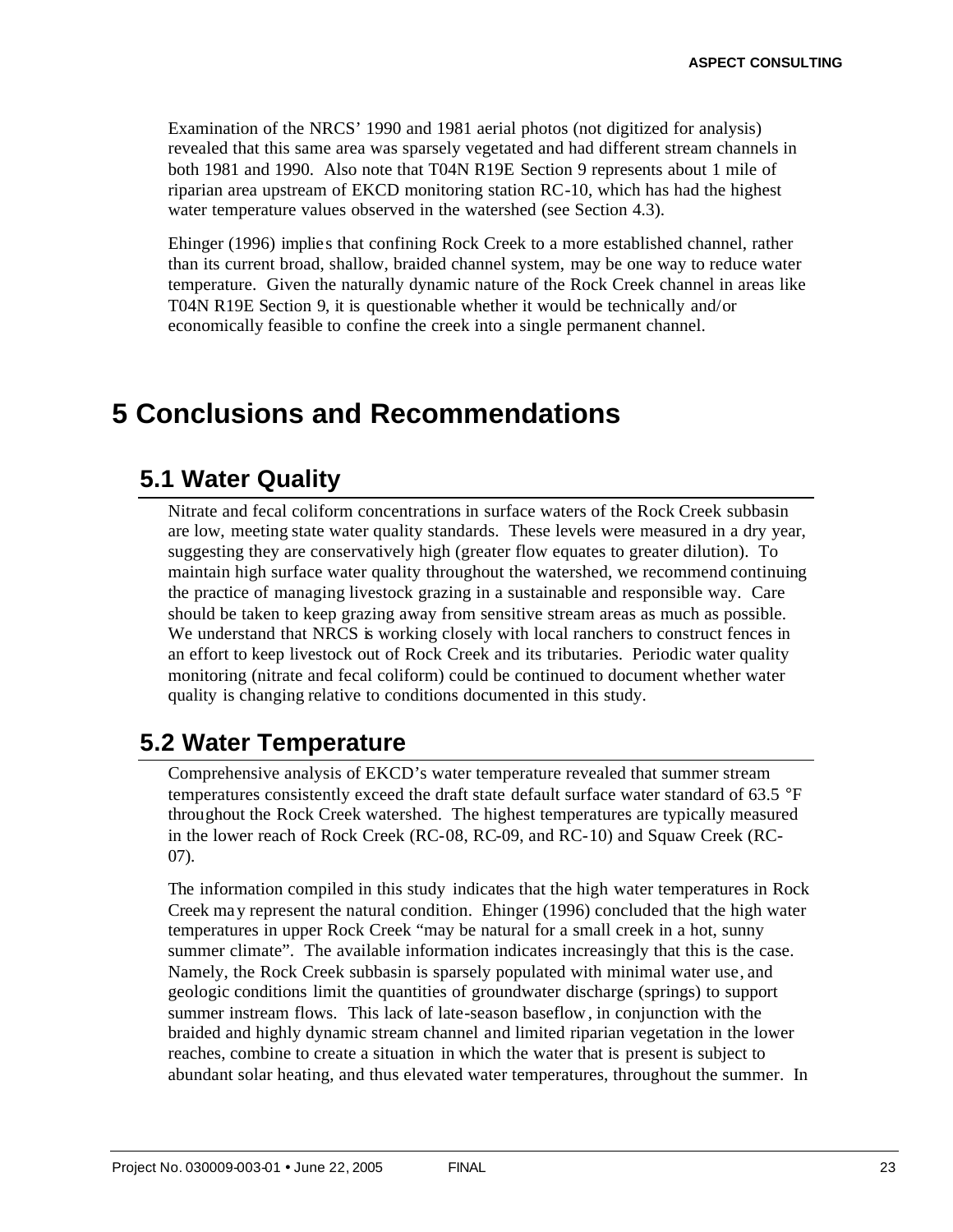this case, ongoing water temperature monitoring by the EKCD is serving to establish a baseline condition for the watershed. Although it is difficult to definitively attribute the observed high water temperatures to natural versus anthropogenic causes, we are not aware of evidence indicating it is a result of anthropogenic causes.

Based on the findings of this study, the statewide default temperature standard may not be applicable for Rock Creek. We recommend further evaluation of the natural water temperature condition for Rock Creek. It should be recognized that this could be an involved assessment with uncertainties persisting because of lack of data. If it were determined that current Rock Creek water temperatures represent the natural condition, the state water quality standard for Rock Creek becomes the natural condition. Exceedence of that water temperature standard (based on protecting aquatic life) would then be identified as human actions that cause the 7-DADMax temperate to increase more than 0.54 °F (WAC 173-201A-200[1][c]).

It is uncertain from this study the extent to which livestock grazing may be adversely affecting streamside vegetation and shade, but the overall extent of vegetation across the Rock Creek valley bottom as a whole has increased dramatically over the past 65 years. Continued implementation of best management practices (e.g. preventing livestock access in the riparian zone) is nonetheless recommended to minimize potential land use effects on Rock Creek.

Chapter 173-201A WAC requires continuous monitoring probes to be set at an interval at 30 minutes or less to identify daily maximum temperatures. Therefore, we recommend that EKCD shorten their temperature recording interval from 1 hour to 30 minutes. We have coordinated with EKCD on this, and understand it will be implemented for the 2005 monitoring season.

## **5.3 Riparian Vegetation and Channel Alignment**

The aerial photograph analysis of historical riparian vegetation indicates that the areal extent of vegetation across the Rock Creek valley bottom has been increasing and becoming more stable since 1938. This is likely a result of active fire suppression conducted over the past century. However, there are localized riparian areas that have very little vegetative cover, and where the stream channel is shallow, rocky, and braided. Ehinger (1996) recommended that establishing a single , deeper channel where shallow braided channels currently exist in the lower stream reaches could help lower water temperatures and facilitate riparian vegetation growth that would reduce temperatures even more. The findings of this study do not support this approach to revegetation, because the Rock Creek channel changes course regularly in its lower reaches which limits the establishment of vegetation. Because of this highly dynamic character, it does not appear that it would be practical or even possible to confine the shallow, braided areas of Rock Creek in its lower reaches into a single channel. In areas of the Rock Creek subbasin where the stream channel is more defined and stable (e.g., upstream of RC-06), riparian plantings might be able to be established to increase stream shade. However, prior to undertaking such plantings, it should be confirmed that there is adequate late-season water in such areas to ensure that a benefit to fish would be achieved. This could warrant additional discussion and assessment as part of Phase 3 watershed planning.